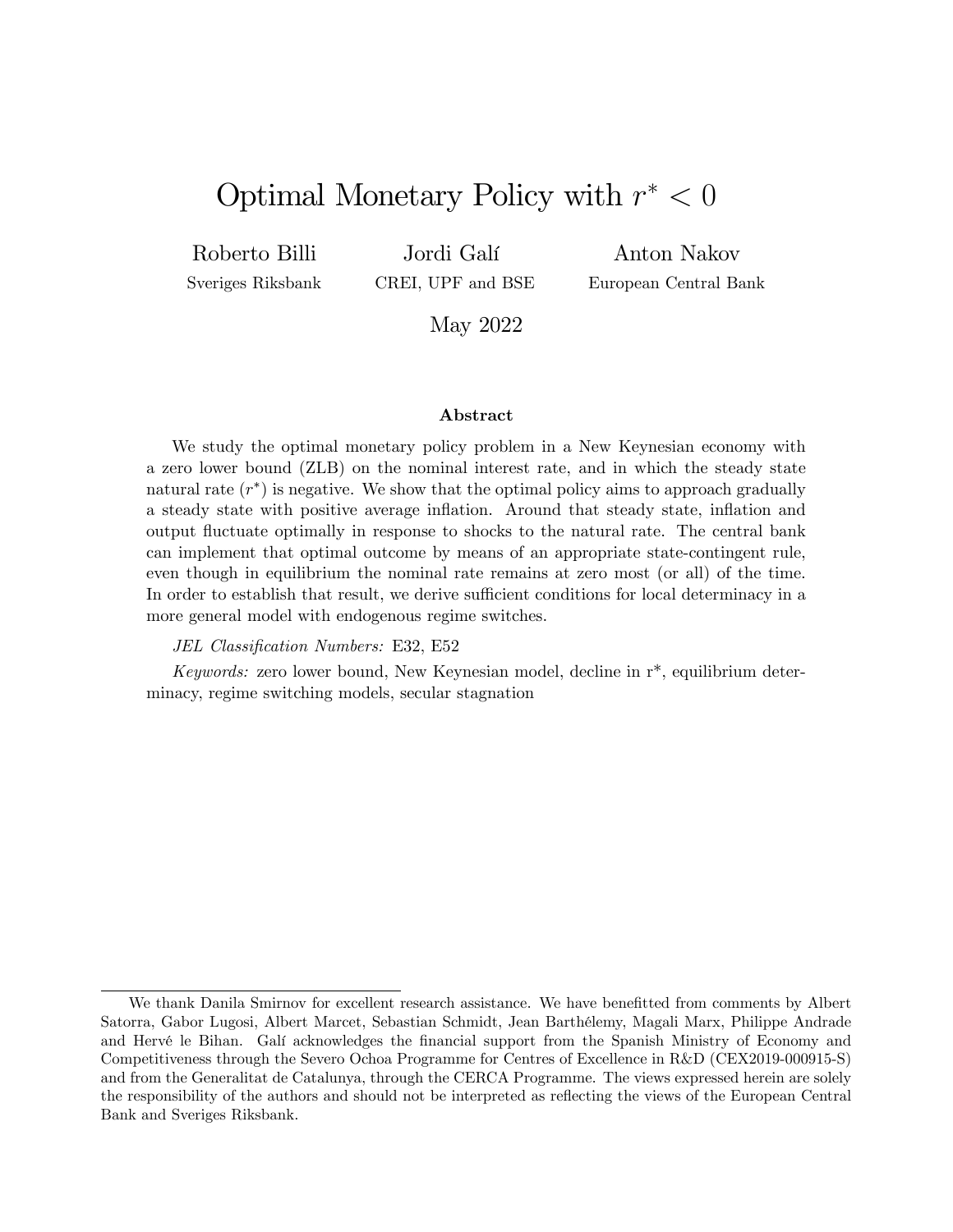## 1 Introduction

Over the past decade, a growing consensus has emerged among academic economists and policymakers pointing to a substantial decline in the average natural rate of interest, a variable often referred to as  $r^*$ .<sup>1</sup> Some of the likely sources of that decline  $\overline{-}$ including lower productivity growth, demographic factors or enhance precautionary savings induced by higher uncertainty suggest that such a downward trend is unlikely to be reversed in the near future.<sup>2</sup>

A low  $r^*$  has important implications for monetary policy, due to the presence of a zero lower bound (ZLB) on the nominal interest rate. Thus, and given the inflation target, a lower  $r^*$  will generally hamper the ability of monetary policy to stabilize the economy, bringing about more frequent episodes in which the ZLB becomes binding and the economy plunges into a recession with below-target inflation. Not surprisingly, the evidence of a decline in  $r^*$  has been a key motivation behind the monetary policy strategy reviews undertaken by many central banks in recent years.

On the research front, and as discussed in the literature review below, several authors have studied the problem of optimal monetary policy in the face of shocks that drive the natural rate of interest *temporarily* into negative territory. A common finding of those analyses is that an optimizing central bank will keep the short-term nominal rate at zero during those episodes, and even for some time once the natural rate has returned to positive values. In all of those analyses, however, the natural rate tends to gravitate towards a positive mean, i.e.  $r^* > 0$ . By contrast, in the present paper we study the problem of optimal monetary policy under the ZLB constraint when the natural rate fluctuates around a mean that is *negative*, i.e.  $r^* < 0$ .

As discussed below, that environment is of particular interest since the optimal policy implies a binding ZLB constraint in the steady state, a feature that is absent from conventional analyses that assume a positive  $r^*$ . While the assumption of a negative  $r^*$  is at odds with the predictions of a standard macro framework with an infinite-lived representative consumer, it can be microfounded once the latter assumption is relaxed, e.g. by assuming an overlapping generations structure. Furthermore, we believe the assumption of a negative  $r^*$  is more

<sup>&</sup>lt;sup>1</sup>See, e.g. Brand and Mazelis (2019), Del Negro et al. (2019), Holston et al. (2017).

<sup>&</sup>lt;sup>2</sup>See, e.g., Eggertsson et al. (2019). Despite the emerging inflationary pressures at the time of writing this paper, we believe that the factors behind the decline in  $r^*$  not only have not disappeared, but thay may have been enhanced by the long-term impact of the COVID pandemic or the Ukrainian war on uncertainty.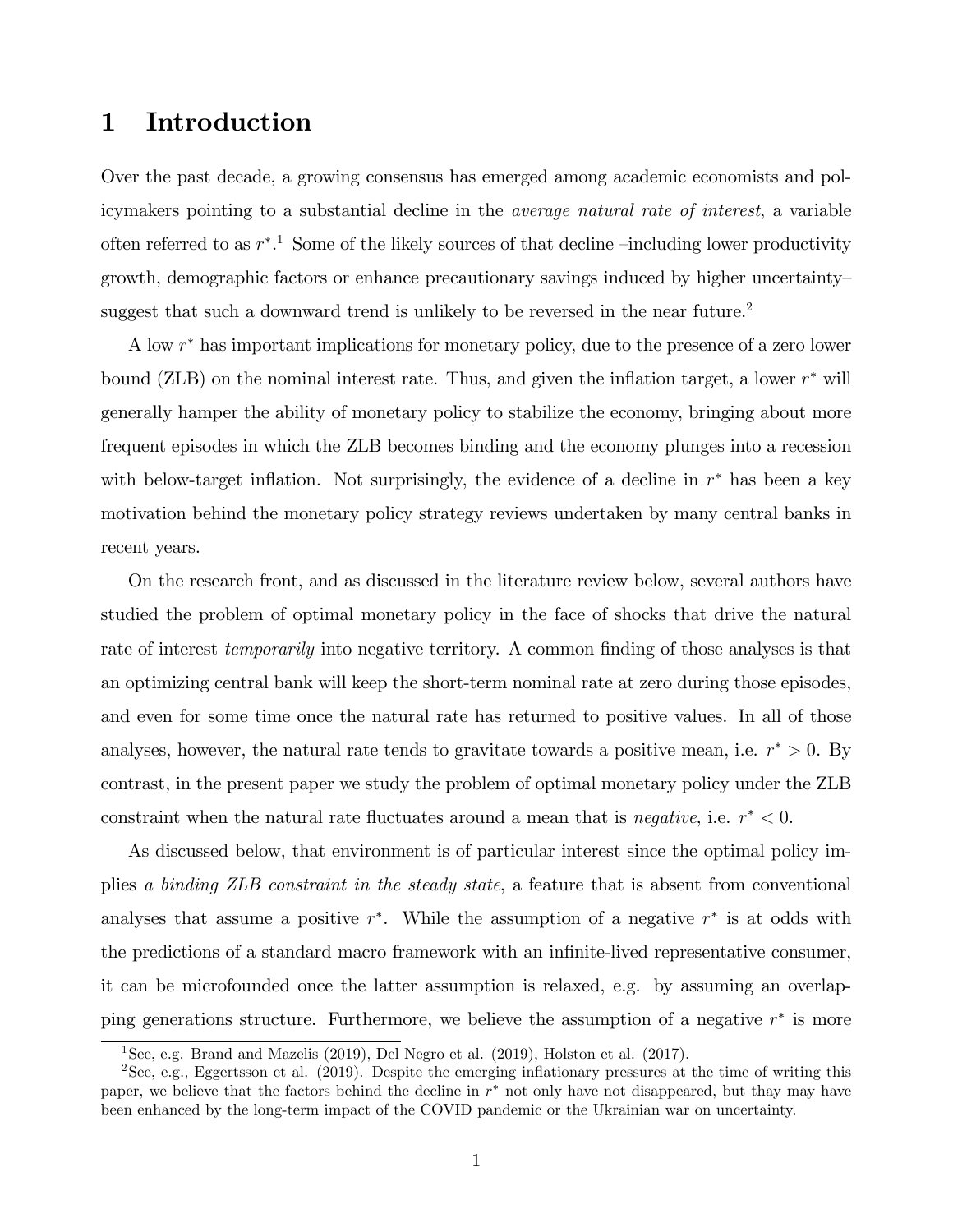than a theoretical curiosum: recent estimates of the evolution of the natural rate in advanced economies display a downward trend that has already attained negative territory for some of them.<sup>3</sup> In any event, the relevance of a negative  $r^*$  can hardly be dismissed as a real possibility in a not too distant future, if the trends in some of the fundamental forces behind the recent decline in the natural rate were to persist or even strengthen further.

As much of the related literature, we cast our analysis of the optimal monetary policy problem in the context of an otherwise standard New Keynesian model subject to a ZLB constraint. A number of interesting results emerge from that exercise. Firstly, our findings show that the optimal policy aims at steering the economy *gradually* towards a steady state characterized by positive ináation, a positive output gap and a zero nominal rate. Thus, and even though the combination of a negative  $r^*$  and the ZLB constraint rules out the first-best outcome of a zero inflation steady state, the choice of a gradual transition (rather than an immediate jump to the new steady state) makes it possible for inflation to remain closer to zero -its efficient value- for a longer period, which is welfare improving.

Secondly, once the steady state is reached, inflation and output fluctuate optimally in response to shocks to the natural rate, even though the nominal rate remains at zero most of the time (all the time in our baseline calibration). We show that, behind the appearance of extreme passivity, the central bank can implement the optimal outcome by means of an appropriate state-contingent rule which calls for one-sided adjustments in the nominal rate in response to (off-equilibrium) deviations from the desired inflation and output paths. In order to establish that result, we derive and exploit a sufficient condition for local determinacy for a relatively general class of models with endogenous regime switches, a finding which we believe has some independent interest.

The rest of the paper is organized as follows. The remaining of the present section provides a brief review of the related literature. Section 2 formulates the optimal policy problem and derives the associated optimality conditions. Section 3 analyzes the economy's (deterministic) transitional dynamics under the optimal policy. Section 4 characterizes the fluctuations of inflation and output around the steady state, in response to natural rate shocks. Section 5 discusses the implementation of the optimal plan, deriving sufficient conditions on the coefficients of a

 ${}^{3}$ See, e.g., Brand and Mazelis  $(2019)$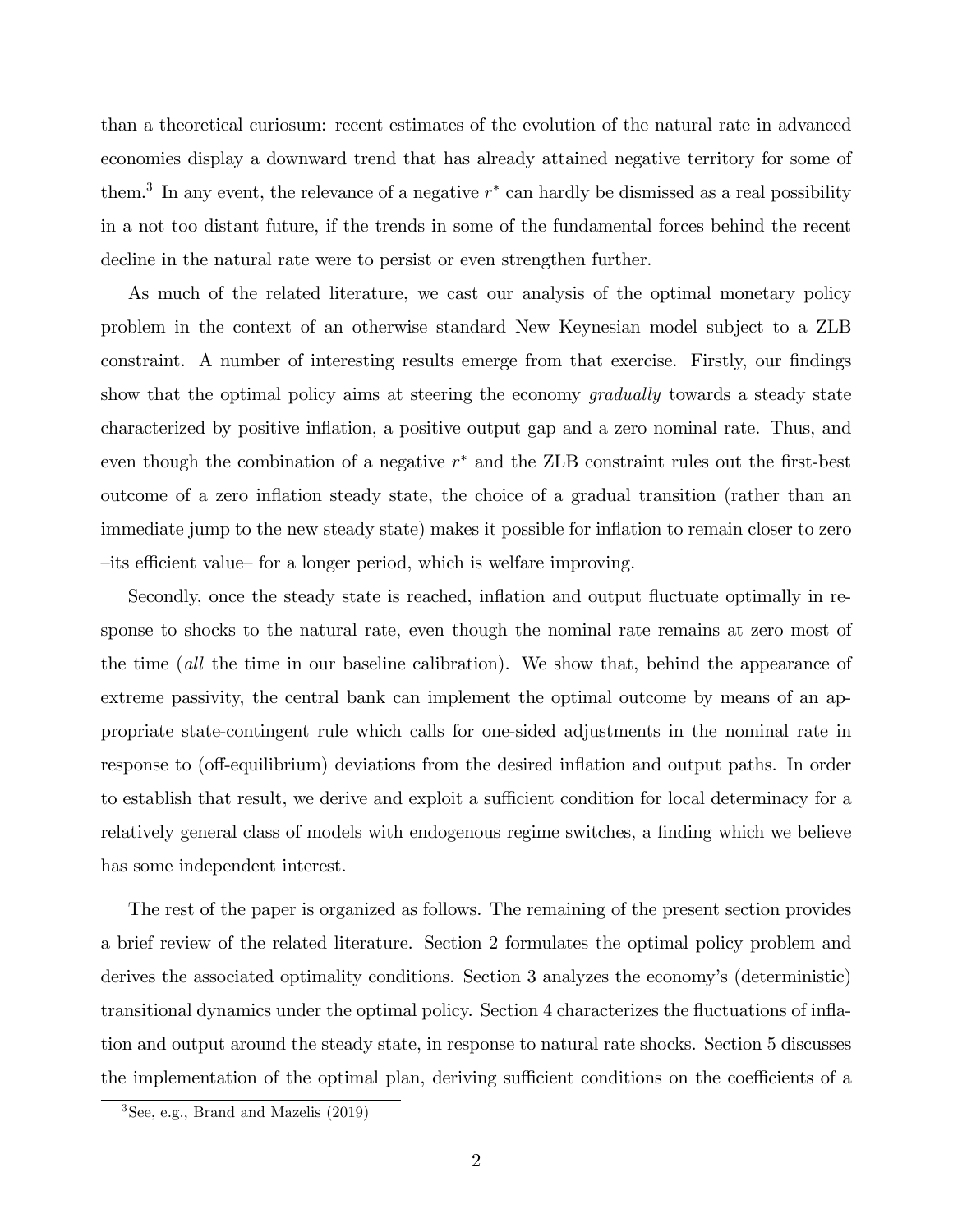proposed interest rate rule to support the optimal plan as a unique equilibrium. Section 6 concludes.

#### 1.1 Related Literature

Our paper is related to a branch of the literature that studies the optimal design of monetary policy in the presence of a ZLB constraint on the nominal rate. Since Krugman (1998), a number of articles have studied optimal monetary policy with an occasionally binding zero lower bound (ZLB) on the nominal interest rate. Closest to us is the work by Eggertsson and Woodford (2003), Jung, Teranishi and Watanabe (2005), Adam and Billi (2006), and Nakov (2008), who analyze the problem of optimal policy under commitment in the basic New Keynesian model with a ZLB constraint. A different line of work has focused on the implications of the ZLB for the optimal choice of an inflation target, conditional on a given interest rate rule. Relevant papers include Coibion et al. (2012), Bernanke et al. (2019), and Andrade et al. (2020, 2021). In all the papers above, however, the natural interest rate becomes negative only temporarily, and the binding ZLB is a transitory phenomenon. In contrast, the analysis of the present paper assumes a negative steady state natural rate, and hence a long-lasting "secular stagnation" environment with a ZLB that is binding in the steady state (and a large fraction of the time, outside the steady state).<sup>4</sup>

The present paper is also related to a rather different branch of the literature, one studying the conditions for equilibrium determinacy in regime-switching models. Applications of this literature have typically focused on regime switches driven by stochastic variations in the coefficients of a Taylor-type interest rate rule, which are often assumed to follow a finite-state Markov process. Prominent examples include Davig and Leeper (2007), Farmer et al. (2009) and Barthélemy and Marx (2019). The main difference in our approach is that we allow for endogeneity in the regime switches, i.e. the regime is a function of the state.<sup>5</sup> That endogeneity arises as a consequence of the particular nonlinearity embedded in the interest rate rule that implements the optimal allocation, which makes the effective coefficients of the corresponding

<sup>&</sup>lt;sup>4</sup>Such an environment is reminiscent of that described in Summer's celebrated speech on secular stagnation at the 2013 IMF annual Research Conference (Summers (2015)).

 ${}^{5}$ Barthélemy and Marx (2017) also allow for endogeneity of the regime switches but only of a sort with continuous transition probabilities, which rules out the threshold switches that arise naturally in models with a ZLB constraint like ours.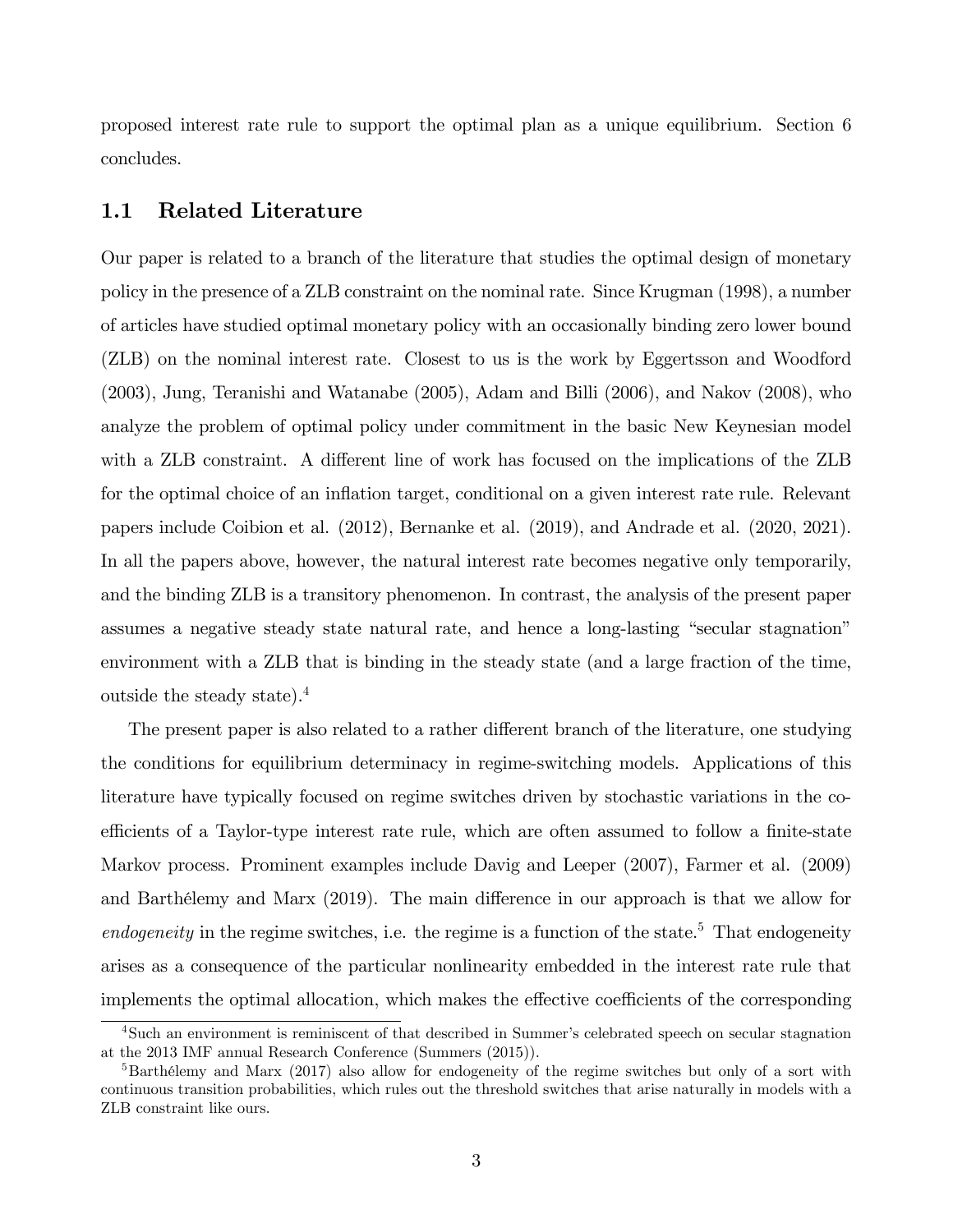linear model depend on the levels of inflation and output.<sup>6</sup>

## 2 The Optimal Monetary Policy Problem

The equilibrium conditions describing the economy's non-policy block are assumed to be given by

$$
\pi_t = \beta \mathbb{E}_t \{ \pi_{t+1} \} + \kappa y_t \tag{1}
$$

$$
y_t = \mathbb{E}_t \{ y_{t+1} \} - \frac{1}{\sigma} (i_t - \mathbb{E}_t \{ \pi_{t+1} \} - r_t^n)
$$
 (2)

for  $t = 0, 1, 2, ...$  where  $\pi_t$  denotes inflation,  $y_t$  is the output gap,  $i_t$  is the short-term nominal rate and  $r_t^n$  is the natural rate of interest. Equation (1) is the familiar New Keynesian Phillips curve, which can be derived from the aggregation of firms' price setting decisions in an environment with price rigidities à la Calvo  $(1983)$ . Equation  $(2)$  is the so-called dynamic IS equation, which results from combining an Euler equation for (log) aggregate consumption, a goods market clearing condition and an equation describing the evolution of output and the real interest rate under flexible prices.<sup>7</sup>

Variations in the natural rate of interest  $r_t^n$  are assumed to be described by

$$
r_t^n = r^* + z_t \tag{3}
$$

where  $\{z_t\}$  follows an exogenous  $AR(1)$  process with zero mean, autoregressive coefficient  $\rho_z$ and innovation variance  $\sigma_z^2$ . The unconditional mean of the natural rate is given by  $r^*$ , which coincides with the real interest rate in the deterministic steady state. Henceforth, we assume

$$
r^* < 0 \tag{4}
$$

In a companion appendix, we formally describe an environment where (1) and (2) obtain as equilibrium conditions, and where the steady state real interest rate may be negative. The proposed environment is a version of a New Keynesian model with overlapping generations à la

<sup>6</sup>One drawback of our approach, of limited consequence in our particular application, is that it only allows us to derive *sufficient* conditions for determinacy, i.e. we cannot establish necessity, in contrast with the papers mentioned above.

<sup>&</sup>lt;sup>7</sup>See, e.g. Woodford (2003) or Galí (2015) for a derivation of (1) and (2) in a standard New Keynesian model. In a companion appendix, we show that similar equilibrium conditions obtain in an OLG version of the New Keynesian model that allows for a negative steady state real rate, as considered below.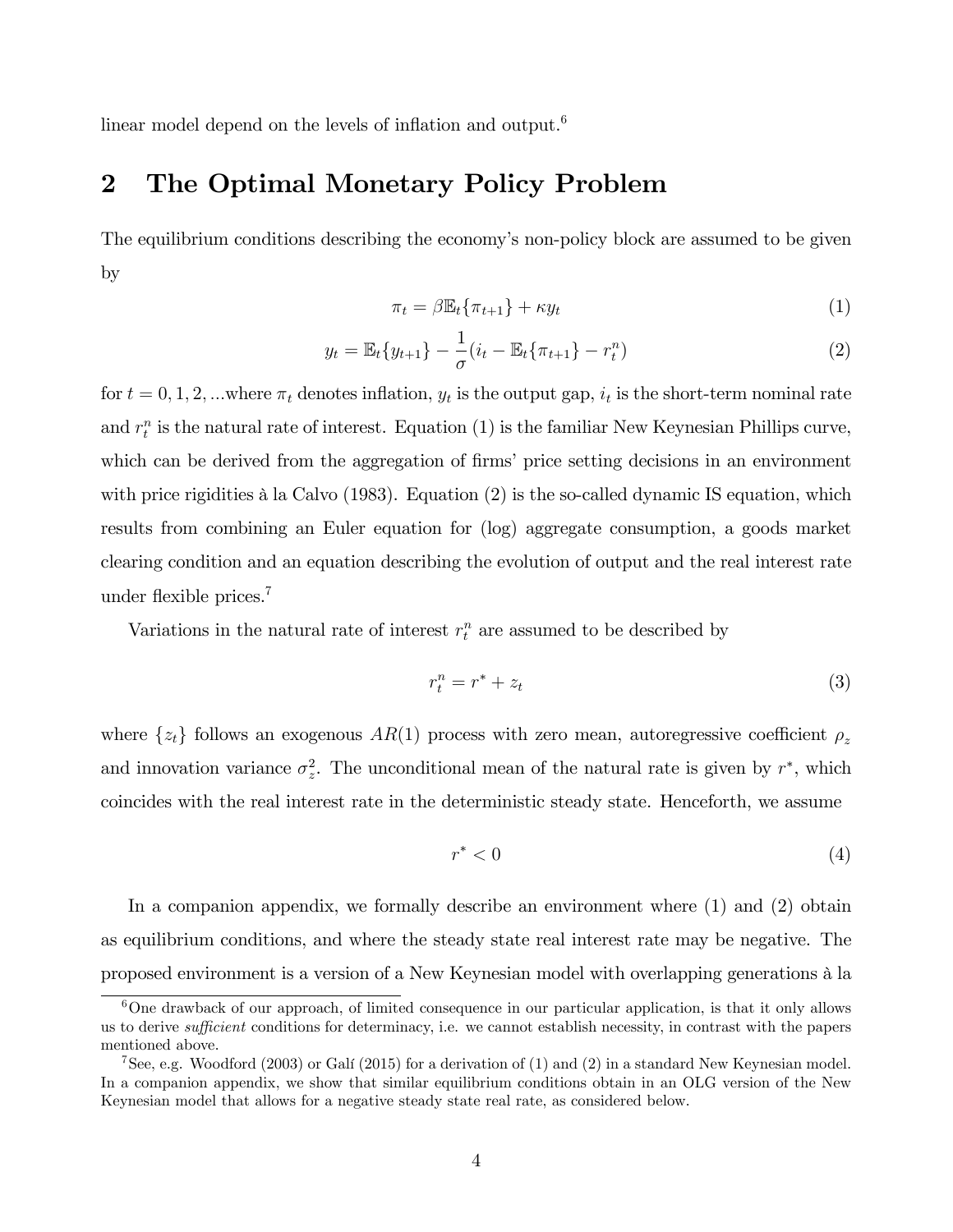Blanchard-Yaari, as developed in GalÌ (2021). In that environment the steady state real interest is not fully pinned down by the discount rate; instead it also depends on the extent to which income of any given cohort declines over time as a result of retirement or other shocks that make individuals leave employment permanently (e.g. skill obsolescence). That phenomenon tends to enhance savings, lowering the steady state real rate, which may take a negative value.

The monetary authority is assumed to choose at  $t = 0$  a state-contingent sequence  $\{y_t, \pi_t\}_{t=0}^{\infty}$ that minimizes the welfare loss function

$$
\frac{1}{2} \mathbb{E}_0 \sum_{t=0}^{\infty} \beta^t \left( \pi_t^2 + \vartheta y_t^2 \right)
$$

subject to the sequence of constraints (1) and (2), as well the ZLB constraint

$$
i_t \ge 0 \tag{5}
$$

all for  $t = 0, 1, 2, ...^8$ 

Note that the ZLB constraint can be rewritten in terms of inflation and the output gap as:

$$
r_t^n + \mathbb{E}_t \{ \pi_{t+1} \} + \sigma(\mathbb{E}_t \{ y_{t+1} \} - y_t) \ge 0
$$
\n(6)

for  $t = 0, 1, 2, ...$ 

The (discounted) Lagrangian is given by:

$$
\mathcal{L} = \mathbb{E}_0 \sum_{t=0}^{\infty} \beta^t \left[ \frac{1}{2} \left( \pi_t^2 + \vartheta y_t^2 \right) - \xi_{1,t} (\pi_t - \kappa y_t - \beta \pi_{t+1}) - \xi_{2,t} [\pi_{t+1} + \sigma (y_{t+1} - y_t)] \right]
$$

The associated optimality conditions are:

$$
\pi_t = \xi_{1,t} - \xi_{1,t-1} + \beta^{-1} \xi_{2,t-1} \tag{7}
$$

$$
\vartheta y_t = -\kappa \xi_{1,t} - \sigma \xi_{2,t} + \sigma \beta^{-1} \xi_{2,t-1}
$$
\n(8)

$$
\xi_{2,t} \ge 0 \tag{9}
$$

$$
\xi_{2,t} \left[ r_t^n + \mathbb{E}_t \{ \pi_{t+1} \} + \sigma(\mathbb{E}_t \{ y_{t+1} \} - y_t) \right] = 0 \tag{10}
$$

<sup>&</sup>lt;sup>8</sup>As discussed in the companion appendix, the previous loss function can be microfounded as the second order approximation to the expected welfare losses of individuals currently alive in a New Keynesian model with overlapping generations.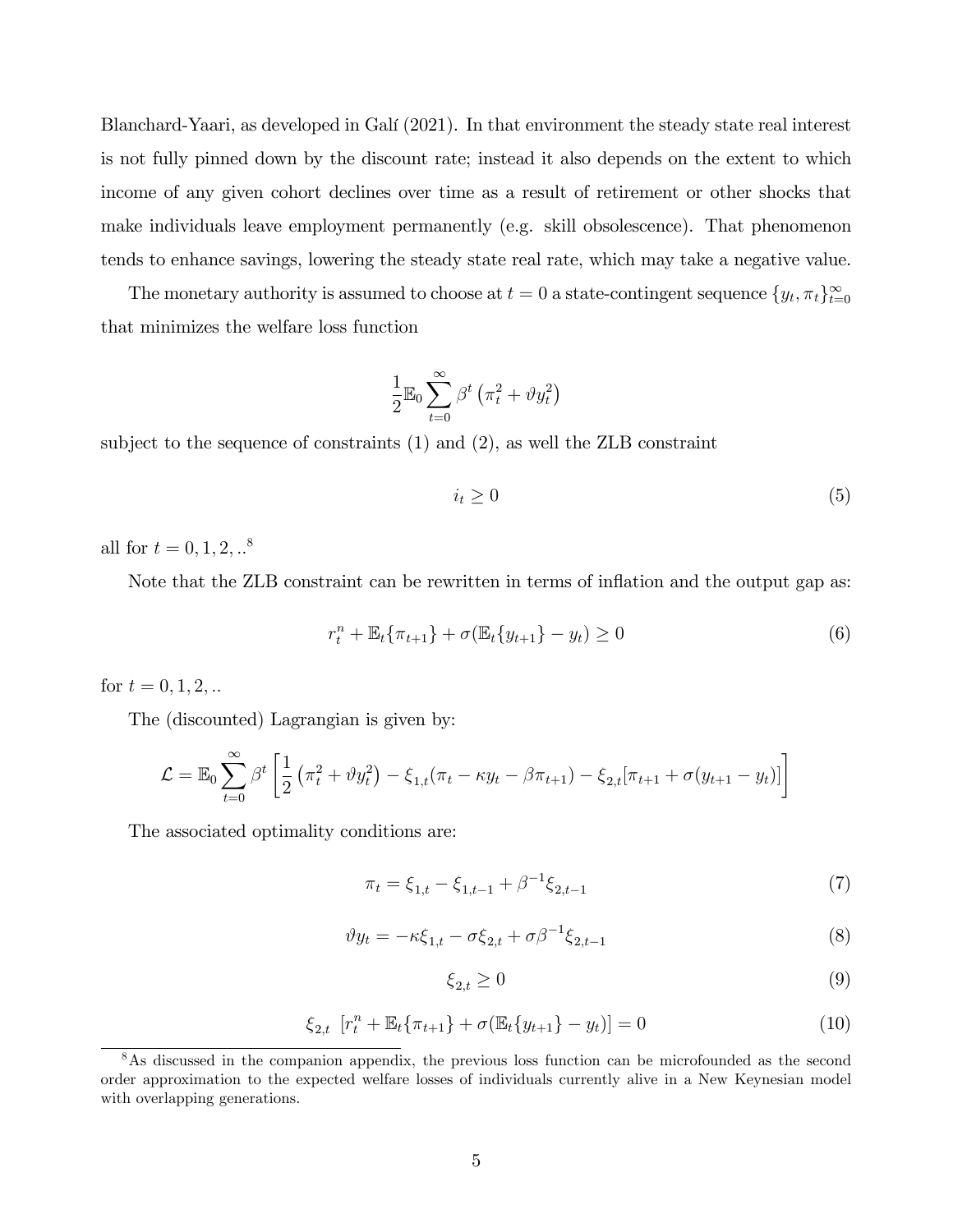which should be interpreted as holding for each time period and each possible state. The previous conditions, combined with (1), (2), (3), (6) and initial conditions  $\xi_{1,-1} = \xi_{2,-1} = 0$ , describe the economy's equilibrium under the optimal policy.

In the next two sections, we characterize that equilibrium and provide simulations for a calibrated version of the model. First we study the transitional dynamics. Then we look at the economy's response to shocks in a neighborhood of the steady state.

# 3 Transitional Dynamics under the Optimal Monetary Policy

In the present section we focus on the equilibrium implied by the optimal policy in the absence of shocks, with  $r_t^n = r^* < 0$  for  $t = 0, 1, 2, ...$ 

We start by characterizing the perfect foresight steady state under the optimal policy. In that steady state we must have  $i = \pi + r^* \geq 0$  or, equivalently,  $\pi \geq -r^* > 0$ . In addition, it follows from  $(7)-(10)$  that under the optimal policy:

$$
\pi = \beta^{-1} \xi_2 \ge 0
$$

$$
\vartheta y = -\kappa \xi_1 + \sigma (\beta^{-1} - 1) \xi_2
$$

$$
\xi_2 \ge 0 \; ; \; r^* + \pi = 0 \; ; \; \xi_2 (r^* + \pi) = 0
$$

It is easy to check that the optimal policy requires that  $i = 0$ . To see this, note that if  $i > 0$ then  $\xi_2 = 0$  implying  $\pi = 0$ , which is inconsistent with a steady state. Thus the steady state under the optimal policy must satisfy:

$$
\pi = -r^* > 0
$$

$$
y = \frac{1 - \beta}{\kappa}\pi = -\frac{1 - \beta}{\kappa}r^* > 0
$$

$$
\xi_2 = \beta\pi = -\beta r^* > 0
$$

$$
\xi_1 = -\frac{\vartheta}{\kappa}y + \frac{\sigma(\beta^{-1} - 1)}{\kappa}\xi_2
$$

$$
= -\frac{(1 - \beta)}{\kappa}\left(\sigma - \frac{\vartheta}{\kappa}\right)r^*
$$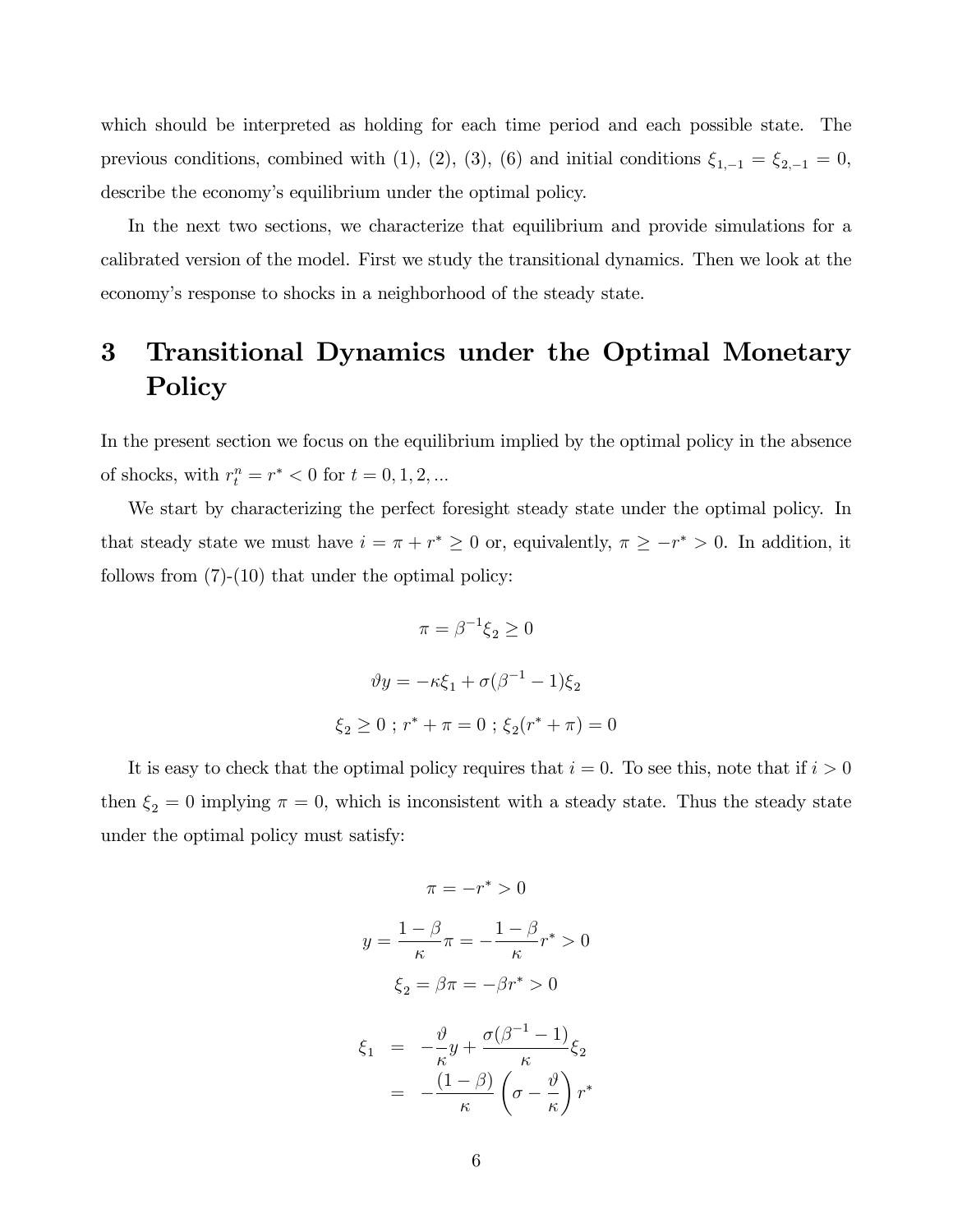Next we study the transitional dynamics, i.e. we characterize the equilibrium paths that satisfy

$$
\hat{\pi}_t = \beta \hat{\pi}_{t+1} + \kappa \hat{y}_t
$$

$$
\hat{\pi}_t = \hat{\xi}_{1,t} - \hat{\xi}_{1,t-1} + \beta^{-1} \hat{\xi}_{2,t-1}
$$

$$
\hat{y}_t = -\kappa \hat{\xi}_{1,t} - \sigma \hat{\xi}_{2,t} + \sigma \beta^{-1} \hat{\xi}_{2,t-1}
$$

$$
\hat{\xi}_{2,t} + \xi_2 \ge 0
$$

$$
\hat{\pi}_{t+1} + \sigma(\hat{y}_{t+1} - \hat{y}_t) \ge 0
$$

$$
(\hat{\xi}_{2,t} + \xi_2) [\hat{\pi}_{t+1} + \sigma(\hat{y}_{t+1} - \hat{y}_t)] = 0
$$

for  $t = 0, 1, 2, ...$  with initial conditions  $\xi_{1,-1} = -\xi_1$  and  $\xi_{2,-1} = -\xi_2$ , and such that  $\lim_{t\to\infty} \hat{x}_t = 0$ for  $\hat{x}_t \in \{\hat{\pi}_t, \hat{y}_t, \xi_{1,t}, \xi_{2,t}\},$  where a " " symbol on a variable denotes deviations from the corresponding steady state value.

Figure 1 illustrates the transitional dynamics for a calibrated version of our economy.<sup>9</sup> In particular, we assume  $\sigma = 1$ ,  $\beta = 0.99$ ,  $\kappa = 0.1717$ ,  $\vartheta = 0.0191$ , which are values consistent with the baseline calibration in Galí (2015). In addition, we set  $r = -0.0025$ , implying an annualized steady state natural rate of minus 1 percent. Interest rates and the inflation rate are shown in annualized terms.

As shown in Figure 1, the transition to the steady state under the optimal policy is not immediate. Instead, the initial values of inflation and the output gap are significantly below their long run values of 1 and 0:058 percent, respectively, and adjust only gradually towards that steady state. In fact, inflation is negative for a few periods under our baseline calibration.<sup>10</sup> By choosing a path like the one depicted in Figure 1, the central bank succeeds in keeping inflation close to the Örst best temporarily, even though it is at the cost of a persistently negative output gap. Given the relative small weight of the latter under our baseline calibration ( $\vartheta \simeq 0.02$ ), that choice turns out to be more desirable than jumping immediatly to the steady state (which would be perfectly feasible). The persistent low ináation and output gaps are consistent with the observed path for the real rate, which remains above its long run value  $r$  during the transition.

<sup>&</sup>lt;sup>9</sup>We use Dynare's perfect foresight solver, based on Kanzow and Petra  $(2004)$ , to compute the transition paths

 $10$ The result of an optimal negative inflation in the short run is not general. In particular, it doesn't obtain when the weight on the output gap is raised sufficiently (e.g. when  $\vartheta = 1$ ).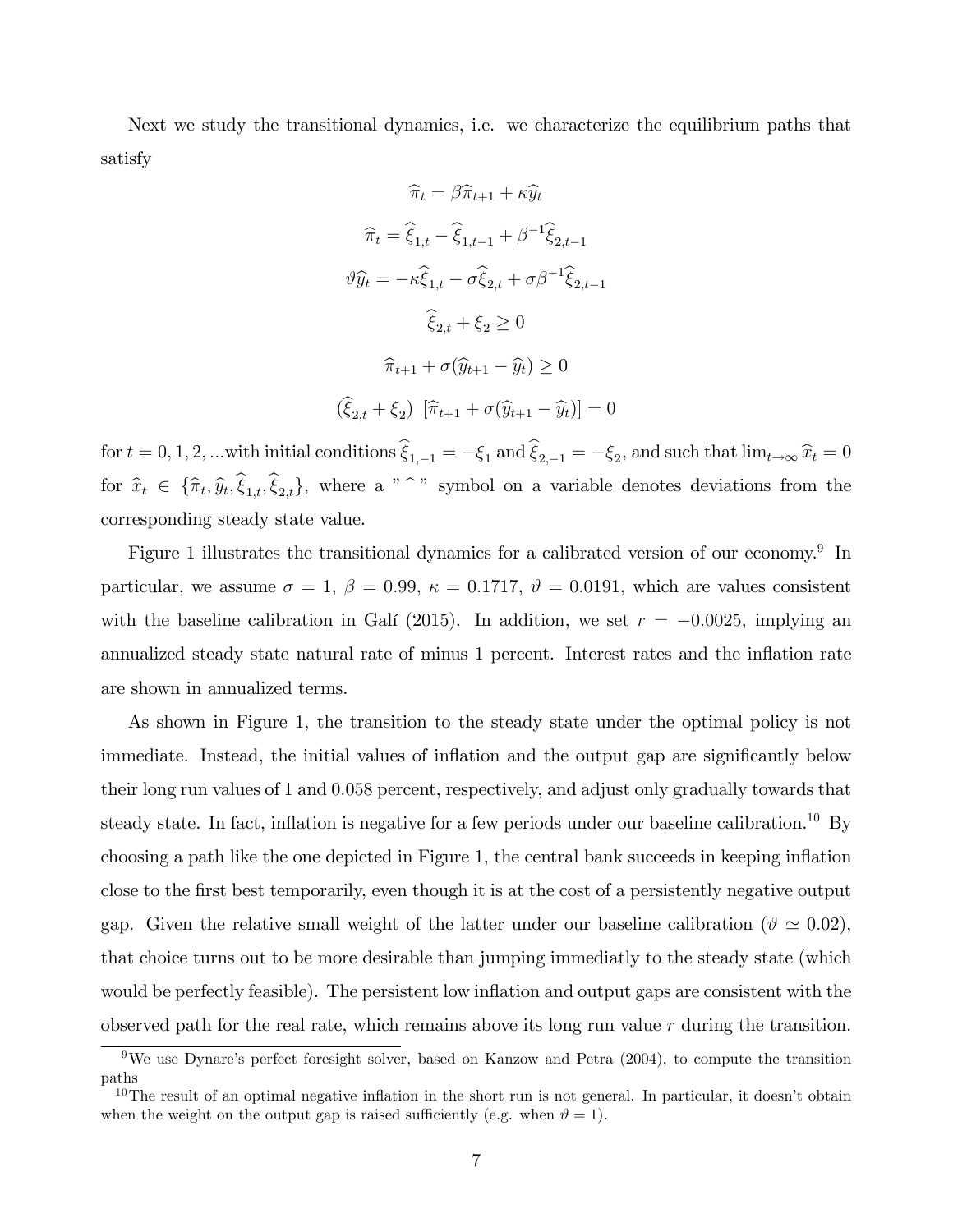Most interestingly, the path for the real rate is entirely driven by expected ináation, since the nominal rate remains at the ZLB throughout the transition. Thus, the central bank manages to implement its nontrivial optimal plan while keeping the setting for its policy instrument unchanged. In section 4 below, we discuss how the central bank may implement the optimal outcome, given the multiplicity of equilibrium paths consistent with a constant nominal rate.

# 4 Aggregate Fluctuations under the Optimal Monetary Policy

In this section, we characterize the behavior of inflation and the output gap under the optimal policy in a neighborhood of the steady state, in response to shocks to the natural rate (i.e. fluctuations in  $z_t$ ). The (local) equilibrium dynamics are described by the system of stochastic difference equations given by:

$$
\hat{\pi}_t = \beta \mathbb{E}_t \{ \hat{\pi}_{t+1} \} + \kappa \hat{y}_t
$$

$$
\hat{\pi}_t = \hat{\xi}_{1,t} - \hat{\xi}_{1,t-1} + \beta^{-1} \hat{\xi}_{2,t-1}
$$

$$
\vartheta \hat{y}_t = -\kappa \hat{\xi}_{1,t} - \hat{\xi}_{2,t} + \beta^{-1} \hat{\xi}_{2,t-1}
$$

$$
\hat{\xi}_{2,t} + \xi_2 \ge 0
$$

$$
\sigma(\mathbb{E}_t \{ \hat{y}_{t+1} \} - \hat{y}_t) + \mathbb{E}_t \{ \hat{\pi}_{t+1} \} + z_t \ge 0
$$

$$
[\hat{\xi}_{2,t} + \xi_2] [\sigma(\mathbb{E}_t \{ \hat{y}_{t+1} \} - \hat{y}_t) + \mathbb{E}_t \{ \hat{\pi}_{t+1} \} + z_t] = 0
$$

for  $t = 0, 1, 2, ...$  with initial conditions now given by  $\hat{\xi}_{1,-1} = 0$  and  $\hat{\xi}_{2,-1} = 0$ . Appendix A describes our approach to determining the solution to the system above.

Figure 2 displays the equilibrium path for inflation and the output gap under the optimal policy, given a sequence of realized values of the shock  $\{z_t\}$ , drawn from an  $AR(1)$  process with  $\rho_z = 0.5$  and  $\sigma_z = 0.0025$ . The remaining parameters are kept at their baseline settings. The top-left box of the Figure displays the simulated path of the natural rate (in black) and the actual real rate (in blue). Note that the latter is much smoother than the former, which reflects the central bankís inability to match one-for-one áuctuations in the natural rate, due to the ZLB constraint. As a result, the central bank can't prevent some fluctuations in inflation and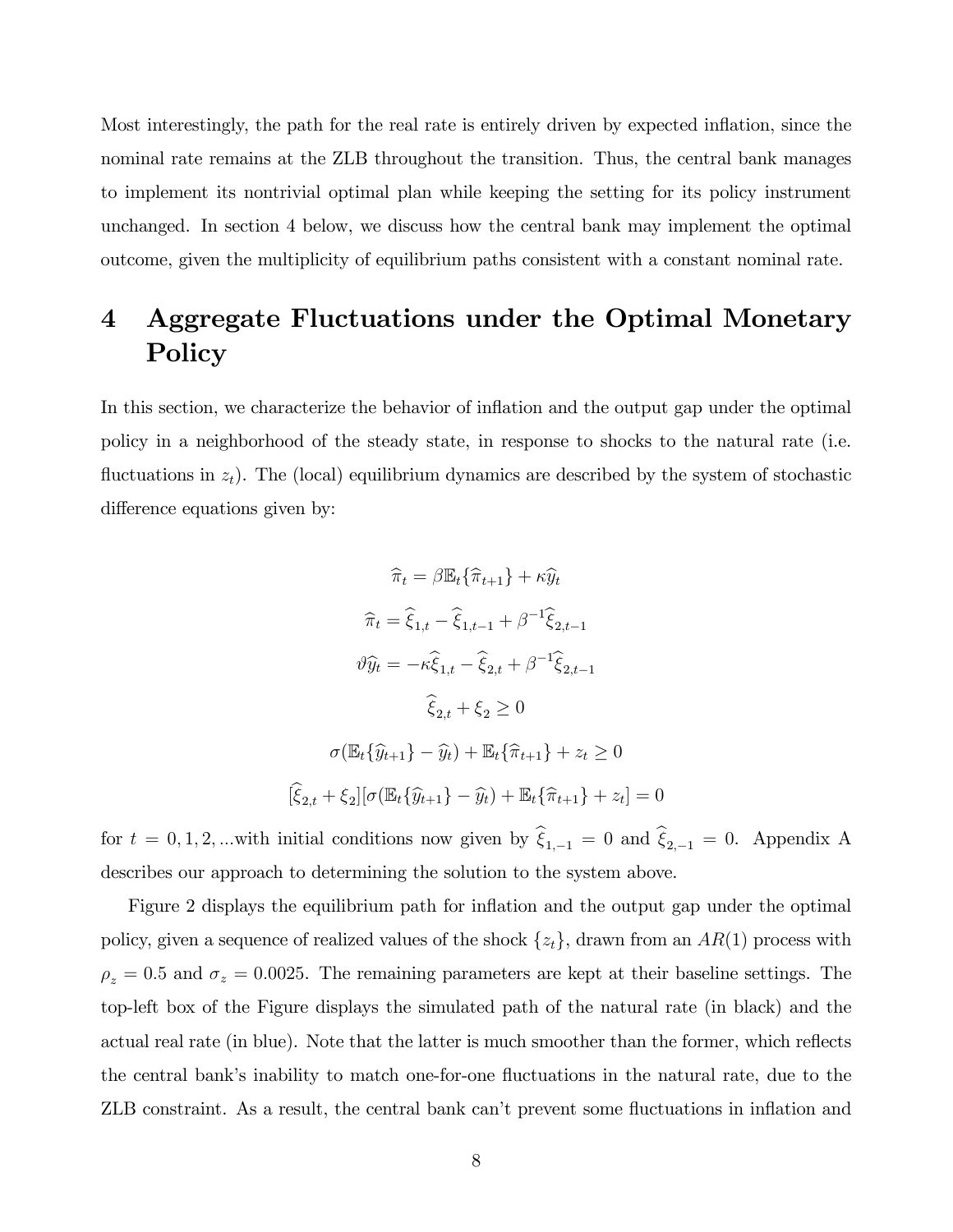the output gap around the steady state, as illustrated in the two bottom plots. Furthermore the nominal rate remains at the ZLB throughout the simulation, as shown on the top-right plot. Thus, the central bank manages to steer the economy along the optimal path without changing the settings for its policy instrument, and keeping it instead constant at its steady state level. The reason why it does not lower the nominal rate in the face of negative natural rate shocks is clear: the ZLB prevents it from doing so. Perhaps less obvious is why it keeps the nominal rate at zero even when the natural rate lies above its steady state value. Intuitively, the anticipation that the central bank will keep the interest rate lower than the natural rate when the latter is high helps stabilize inflation and the output gap when the natural rate is low (and can thus not be matched due to the ZLB). That policy, which relies on the forward looking nature of aggregate demand and inflation, can thus be viewed as a form of forward guidance. In the simulation shown in Figure 2, the contemporaneous stabilizing gains from raising the nominal rate above zero, in order to bring it closer to the natural rate when the latter is high do not compensate the gains in earlier periods with a low natural rate from the anticipation of a constant zero nominal rate in the future. As a result, the nominal rate remains at the ZLB throughout the simulation.

The property of a constant nominal rate at zero is not general, however. In particular, the central bank may find it desirable to deviate from the constant zero nominal rate policy in response to an increase in the natural rate of interest that is sufficiently large and which may thus induce very high ináation if not counteracted at least partly by an increase in the nominal rate. This is illustrated in Figure 3, which shows a simulation of equilibrium fluctuations in a calibrated economy identical to that underlying the simulations of Figure 2 except for a higher shock volatility, with  $\sigma_z = 0.0075$ . Thus, in the simulation shown in Figure 3 there are three episodes in which the central bank optimally chooses to raise the nominal rate above zero, even if only brieáy. Roughly speaking, those episodes can be seen to take place when two conditions are met simultaneously: (i) the natural interest rate is unusually high, and (ii) this has not been preceded by a recent episode with an unusually low natural rate, for in the latter case it would be desirable to keep the nominal rate "low for longer" for the reasons discussed above. Note, however, that the nominal rate remains unchanged at the ZLB for much of the simulation.

How the central bank manages to steer the economy as required by the solution to its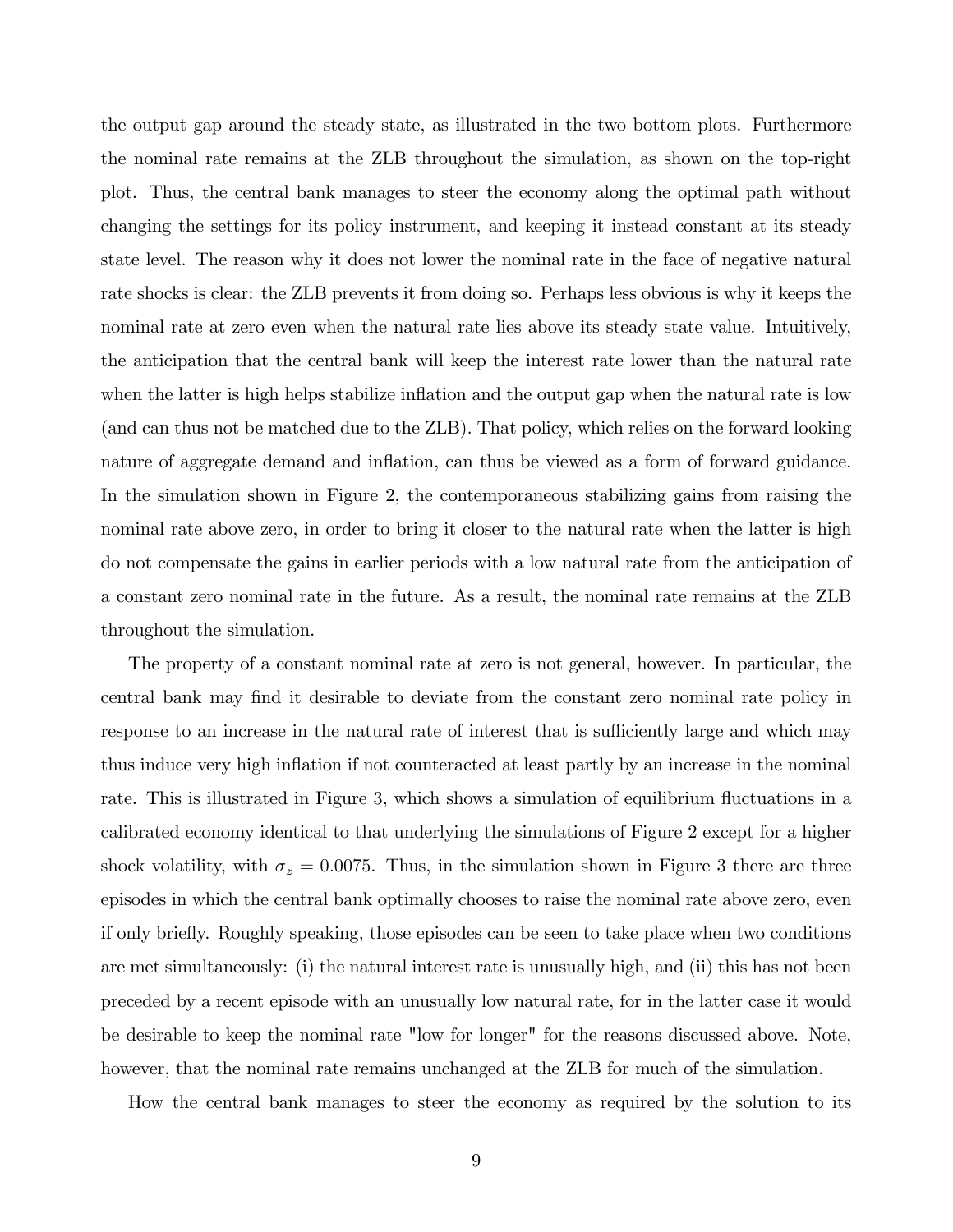optimal policy problem while keeping the nominal rate unchanged most or all of the time is the subject of the next section.

# 5 Implementing the Optimal Monetary Policy when the ZLB Constraint is Nearly-Always Binding

Let  $(i_t^*, y_t^*, \pi_t^*)$  denote the central bank's optimal plan, i.e. the solution to the policy problem analyzed in the previous sections. Consider next deviations from the optimal plan satisfying the equilibrium conditions (1), (2) and (5). Formally, and letting  $\tilde{\pi}_t \equiv \pi_t - \pi_t^*$ ,  $\tilde{y}_t \equiv y_t - y_t^*$  and  $i_t \equiv i_t - i_t^*$ , we have

$$
\widetilde{\pi}_t = \beta \mathbb{E}_t \{ \widetilde{\pi}_{t+1} \} + \kappa \widetilde{y}_t \tag{11}
$$

$$
\widetilde{y}_t = \mathbb{E}_t \{ \widetilde{y}_{t+1} \} - \frac{1}{\sigma} (\widetilde{i}_t - \mathbb{E}_t \{ \widetilde{\pi}_{t+1} \}) \tag{12}
$$

as well as the ZLB constraint

$$
\widetilde{i}_t \ge -i_t^* \tag{13}
$$

for all  $t$ .

We complement the previous equations with the following interest rate rule

$$
\widetilde{i}_t = \phi_\pi |\widetilde{\pi}_t| + \phi_y |\widetilde{y}_t| \tag{14}
$$

where  $(\phi_{\pi}, \phi_y) \geq 0$ . According to the rule, the central bank commits to deviating from the nominal rate path prescribed by the optimal plan whenever inflation and/or the output gap deviate from their corresponding optimal paths. The fact that the adjustment of the nominal rate is increasing the absolute value of those deviations guarantees that  $i_t \geq i_t^* \geq 0$ , thus meeting the ZLB constraint  $(13)$  at all times, even on any off-equilibrium path.

Note that  $\tilde{\pi}_t = \tilde{y}_t = \tilde{i}_t = 0$  for all t is always a solution to the system (11)-(14). Our objective is to study the conditions (if any) on  $(\phi_{\pi}, \phi_y)$  that guarantee that the previous solution is (locally) unique or, equivalently, that the optimal plan is effectively implemented.

We tackle this problem in two stages. First we specify the time-varying interest rate rule in a way that allows us to reformulate our model of the deviations from the optimal plan as a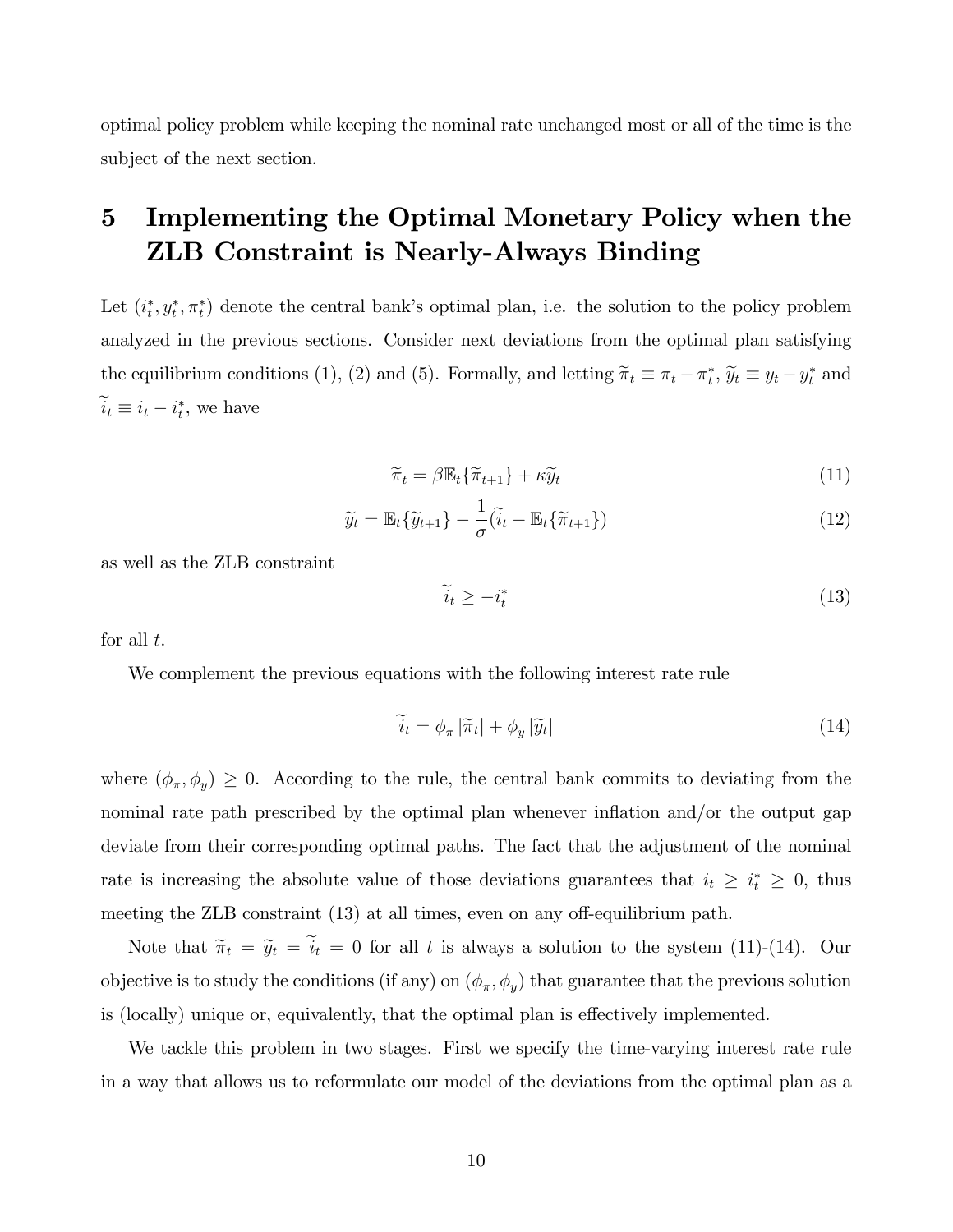regime switching model. In particular we assume that (14) takes the form of a piecewise linear rule, given by

$$
\widetilde{i}_t = \begin{cases}\n\phi_{\pi} \widetilde{\pi}_t + \phi_y \widetilde{y}_t & \text{if } \widetilde{\pi}_t \ge 0 \text{ and } \widetilde{y}_t \ge 0 \\
-\phi_{\pi} \widetilde{\pi}_t - \phi_y \widetilde{y}_t & \text{if } \widetilde{\pi}_t < 0 \text{ and } \widetilde{y}_t < 0 \\
\phi_{\pi} \widetilde{\pi}_t - \phi_y \widetilde{y}_t & \text{if } \widetilde{\pi}_t \ge 0 \text{ and } \widetilde{y}_t < 0 \\
-\phi_{\pi} \widetilde{\pi}_t + \phi_y \widetilde{y}_t & \text{if } \widetilde{\pi}_t < 0 \text{ and } \widetilde{y}_t \ge 0\n\end{cases}
$$
\n(15)

where  $(\phi_{\pi}, \phi_y) \ge 0$ . Thus, we allow for coefficients in the interest rate rule that depend on the sign configuration of the deviations  $(\tilde{\pi}_t, \tilde{y}_t)$ . The resulting system, consisting of (11), (12) and (15), can be viewed as a regime switching model, with endogenous regime switches.

In a second stage, to which we turn next, we apply a novel result that allows us to establish sufficient conditions for the (local) uniqueness of the solution of an endogenous regime switching model. Given its potential interest beyond the problem at hand, we first state our result for a more general setting before we apply it to the model above.

### 5.1 A Sufficient Condition for Equilibrium Determinacy of an Endogenous Regime Switching Model

Consider a regime switching model whose equilibrium is described by a system of difference equations of the form:

$$
\mathbf{x}_t = \mathbf{A}_t \mathbb{E}_t \{ \mathbf{x}_{t+1} \} \tag{16}
$$

where  $\mathbf{x}_t$  is an  $(n \times 1)$  vector of non-predetermined variables and  $A_t$  is an  $(n \times n)$  matrix. We assume  $\mathbf{A}_t \in \mathcal{A}$  where  $\mathcal{A} \equiv \{\mathbf{A}^{(1)}, \mathbf{A}^{(2)}, ..., \mathbf{A}^{(Q)}\}$  is a finite set of  $(n \times n)$  nonsingular matrices. The evolution of  $A_t$  over time is left unspecified. It may evolve exogenously, e.g. according to a Markov process. Alternatively,  $A_t$  may vary endogenously, i.e. it may be a function of current and lagged values of  $\mathbf{x}_t$ .

It is clear that  $x_t = 0$  for all t is a solution to (16). Our goal is to establish sufficient conditions on A that guarantee that  $\mathbf{x}_t = 0$  all t is the only bounded solution to (16). We take this to be the case if  $\lim_{T\to+\infty} \mathbb{E}_t \{ ||\mathbf{x}_{t+T}|| \} > M||\mathbf{x}_t||$  for any  $M > 0$  and  $\mathbf{x}_t \neq 0$ , and where  $||\cdot||$ is the usual  $L^2$  norm.

Let us define the induced matrix norm  $\|\mathbf{A}\| \equiv \max_{\mathbf{x}} \|\mathbf{A}\mathbf{x}\|$  subject to  $\|\mathbf{x}\| = 1$ . In addition, define  $\alpha \equiv \max\{\|\mathbf{A}^{(1)}\|,\|\mathbf{A}^{(2)}\|,\dots\|\mathbf{A}^{(Q)}\|\}.$  Note that nonsingularity of  $\mathbf{A}^{(q)}$  for  $q = 1, 2, \dots Q$ implies  $\alpha > 0$ .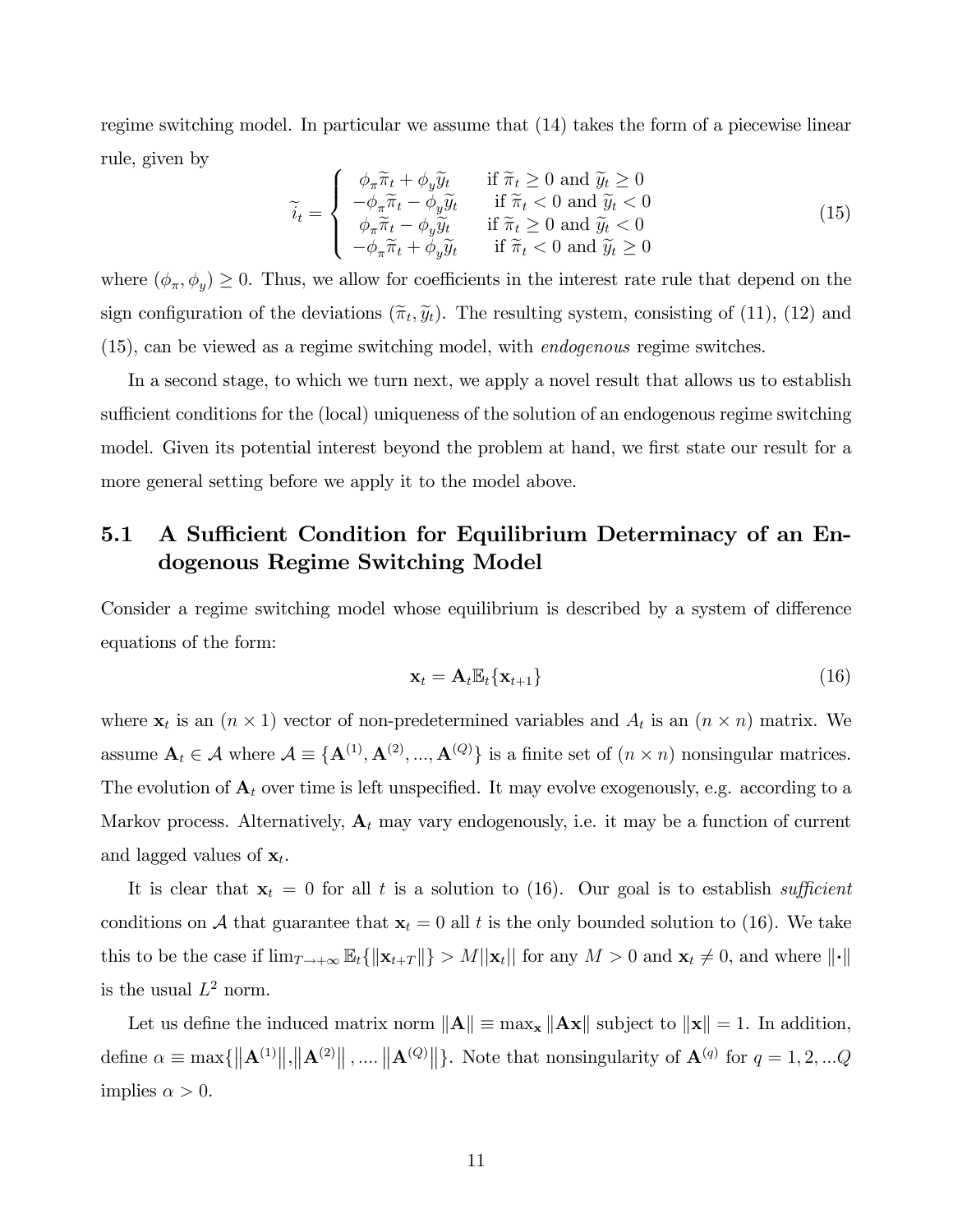**Theorem** *[sufficient condition for determinacy]*: If  $\alpha < 1$ , then  $\mathbf{x}_t = 0$  for all t is the only bounded solution to (16)

Proof: See Appendix B

Remark: the previous condition is sufficient but not necessary. As a counterexample consider a switching regime model given by (16) with  $A_t = A^{(1)}$  for odd t and  $A_t = A^{(2)}$  for even t, where

$$
\mathbf{A}^{(1)} = \begin{bmatrix} 1.1 & 0 \\ 0 & 0.5 \end{bmatrix} ; \qquad \mathbf{A}^{(2)} = \begin{bmatrix} 0.5 & 0 \\ 0 & 1.1 \end{bmatrix}
$$

Note that the previous model does not satisfy the sufficiency condition since  $\alpha = 1.1 > 1$ . Yet,  $\mathbf{x}_t = 0$  can be shown to be the only bounded solution. See Appendix C for a proof.<sup>11</sup>

Remark: note that  $||A|| < 1$  implies that all the eigenvalues of A lie within the unit circle, though the converse is not true). See Appendix  $D$  for a proof. Hence our sufficient condition  $\alpha$  < 1 also implies that  $\mathbf{x}_t = 0$  is the unique bounded solution to any of the single regime models  $\mathbf{x}_t = \mathbf{A}^{(q)} \mathbb{E}_t \{ \mathbf{x}_{t+1} \}$ , for  $q = 1, 2, ..., Q$ . The previous result is consistent with the finding in BarthÈlemy and Marx (2019), in the context of a New Keynesian model with exogenous switches in the interest rate rule coefficients, showing that indeterminacy may emerge even if each of the regimes adheres to the Taylor principle (i.e. it satisfies the eigenvalue condition for uniqueness in the corresponding single regime economy).

Remark: an alternative sufficient condition for determinacy is given by  $\rho(\mathcal{A}) < 1$ , where  $\rho(\mathcal{A}) \equiv \lim_{T \to +\infty} \max\{||A_{i_1} A_{i_2} \cdots A_{i_T}||^{\frac{1}{T}} : A_i \in \mathcal{A}\}\$ is the joint spectral radius of  $\mathcal{A}$ . The proof is almost identical to that in Appendix C. Note that this alternative condition is weaker than  $\alpha$  < 1 but is not necessary either, as the counterexample above also applies, since  $\rho(\mathcal{A}) > 1.1$ . We prefer to work with the norm condition since it is easier to check computationally.

### 5.2 Application to the Problem of Optimal Policy Implementation

Next, we apply the result of the previous subsection to the problem of implementation of the optimal monetary policy analyzed above. Recall that the dynamics of feasible deviations from the optimal policy allocation are described by  $(11)$ ,  $(12)$  and  $(15)$ , with the latter effectively defining four regimes. Plugging (15) into (12) to eliminate  $i_t$ , and after some straightforward

<sup>11</sup>We thank Danila Smirnov for suggesting this counterexample.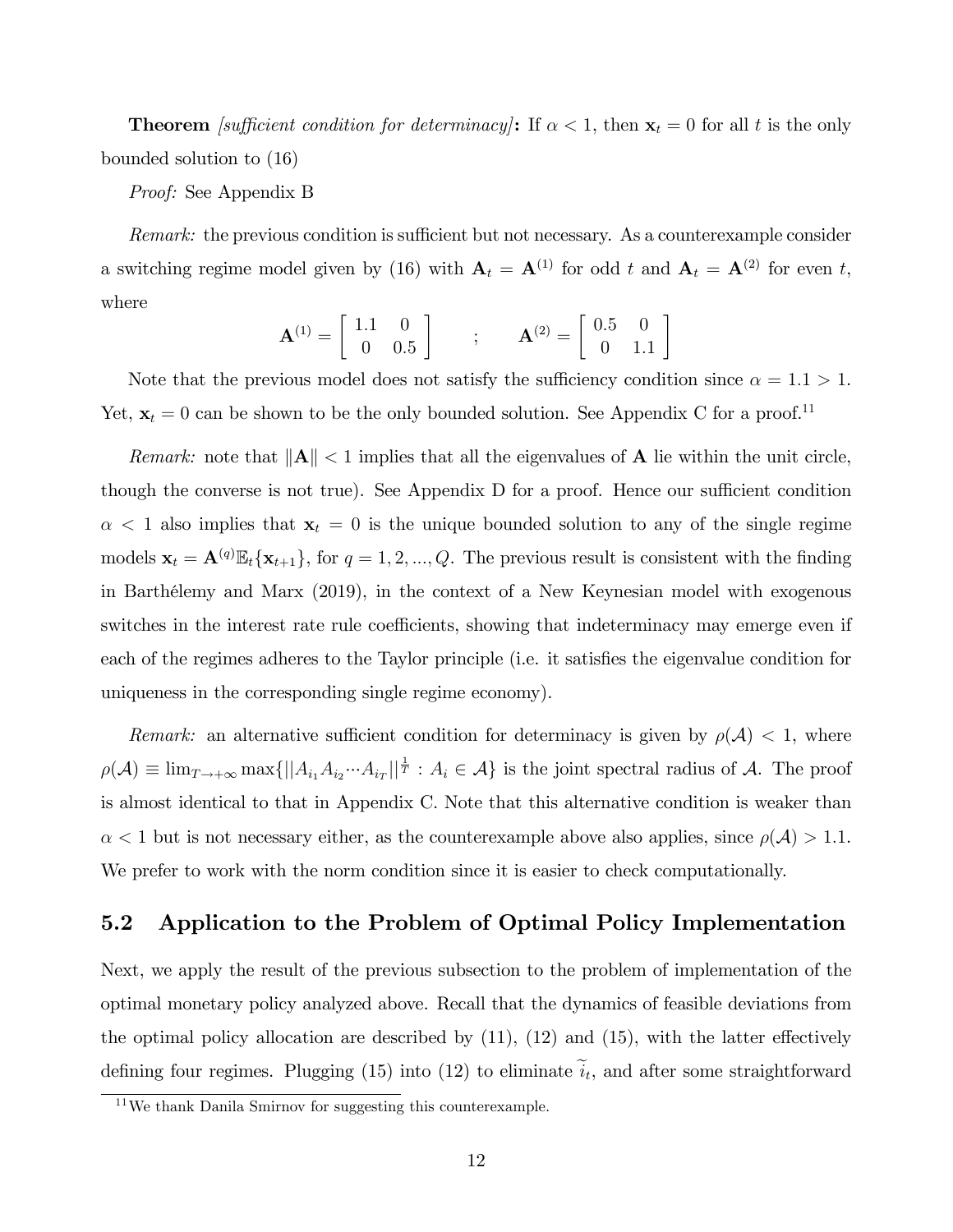substitutions, we can represent the dynamics for  $\mathbf{x}_t \equiv [\tilde{y}_t, \tilde{\pi}_t]'$  as in (16), with

$$
\mathbf{A}^{(1)} \equiv \frac{1}{\sigma + \phi_y + \kappa \phi_\pi} \begin{bmatrix} \sigma & 1 - \beta \phi_\pi \\ \sigma \kappa & \kappa + \beta (\sigma + \phi_y) \end{bmatrix}
$$

$$
\mathbf{A}^{(2)} \equiv \frac{1}{\sigma - \phi_y - \kappa \phi_\pi} \begin{bmatrix} \sigma & 1 + \beta \phi_\pi \\ \sigma \kappa & \kappa + \beta (\sigma - \phi_y) \end{bmatrix}
$$

$$
\mathbf{A}^{(3)} \equiv \frac{1}{\sigma - \phi_y + \kappa \phi_\pi} \begin{bmatrix} \sigma & 1 - \beta \phi_\pi \\ \sigma \kappa & \kappa + \beta (\sigma - \phi_y) \end{bmatrix}
$$

$$
\mathbf{A}^{(4)} \equiv \frac{1}{\sigma + \phi_y - \kappa \phi_\pi} \begin{bmatrix} \sigma & 1 + \beta \phi_\pi \\ \sigma \kappa & \kappa + \beta (\sigma + \phi_y) \end{bmatrix}
$$

corresponding to the four regimes defined above (i.e.,  $Q = 4$ ).

The green (dark) area in Figure 4 displays the configurations of  $(\phi_{\pi}, \phi_y)$  values for which  $\alpha < 1$ , i.e. for which  $\|\mathbf{A}^{(q)}\| < 1$ , for  $q \in \{1, 2, 3, 4\}$ . Thus, to the extent that the central bank adopts rule (15) with coefficients that fall within the depicted determinacy region, no deviations from the desired allocation will be consistent with a (bounded) equilibrium, and hence the rule will indeed implement the desired allocation  $(y_t^*, \pi_t^*)$ , while satisfying the ZLB constraint.

Finally, a word about some of the rule's implications. The rule instructs the central bank to deviate from interest rate  $i_t^*$  implied by the optimal policy if and only if inflation and/or output deviate from their optimal values,  $\pi_t^*$  and  $y_t^*$ . If the rule coefficients satisfy the sufficient condition for a unique equilibrium (as assumed in our simulations), those deviations remain offequilibrium, i.e. they never materialize ex-post. While the previous feature can be shown to be common to any interest rule that implements a given feasible allocation, a specific characteristic of our rule is that all its implied off-equilibrium deviations are *positive*, i.e. they involve raising the nominal interest rate above  $i_t^*$ . That property guarantees that that the ZLB constrained is never violated, not even on off-equilibrium paths, given that  $i_t^* \geq 0$  for all t (with  $i_t^* = 0$ most of the time in our simulations). Needless to say, some of the off-equilibrium interest rate movements called for by the rule may be perceived ex-post as being suboptimal (e.g. raising the interest rate if inflation falls below its desired level), but this sort of time inconsistency is inherent to optimal policies under commitment even in the absence of the ZLB constraint, their benefits arising from the (desirable) effects of their anticipation (as it is the case here).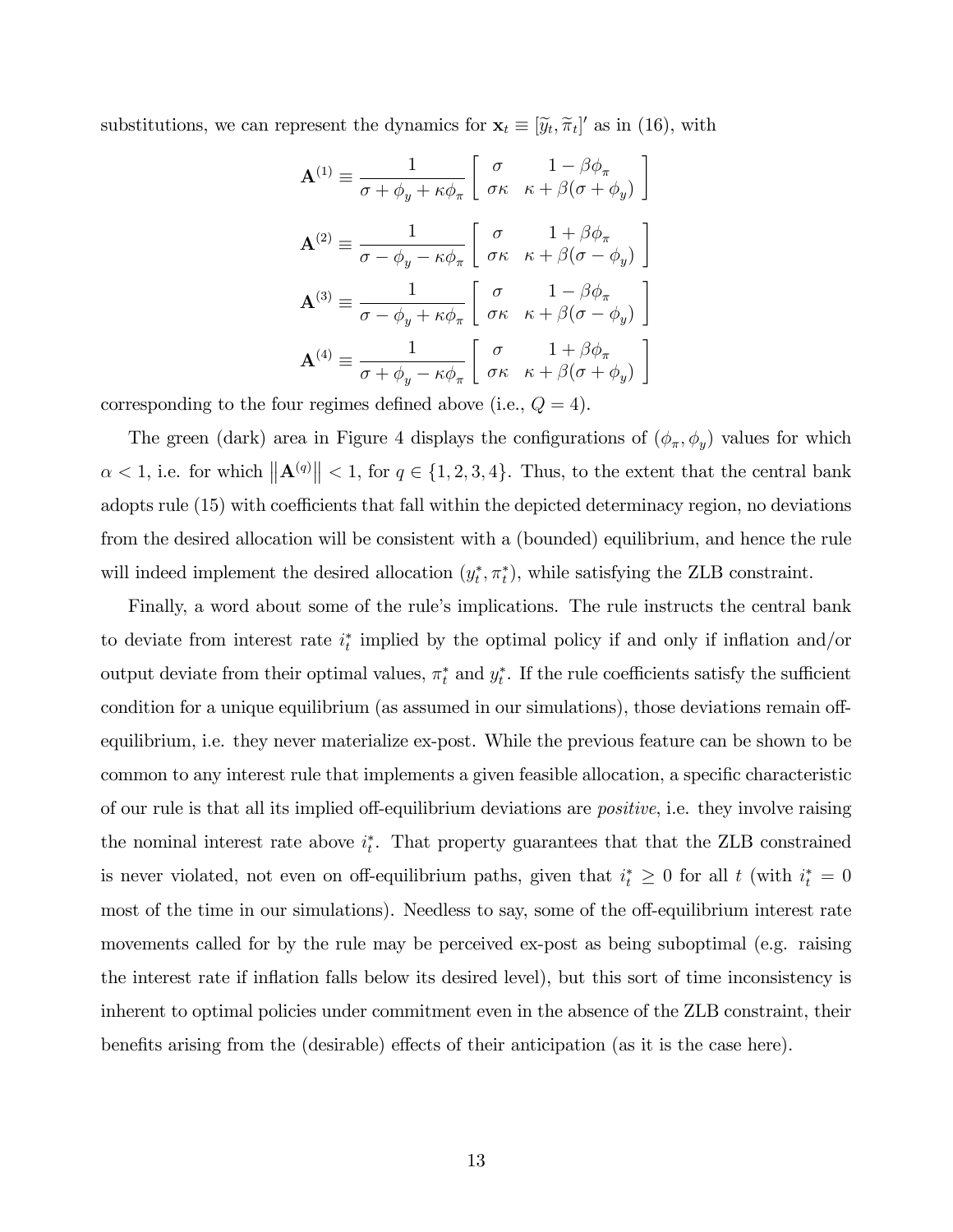## 6 Concluding Remarks

The analysis in the present paper has shown that a central bank may feel compelled to keep the policy rate at zero for an indefinite period in response to a permanent decline in the natural rate of interest, so that the latter's mean becomes negative. We have also shown that in such an environment, and despite the possible constancy of the policy rate, monetary policy can keep influencing macro outcomes in the face of continuous shocks that may impinge on the economy.

More specifically, we have studied the optimal monetary policy problem in a New Keynesian economy with a zero lower bound (ZLB) on the nominal interest rate, and in which the natural rate of interest has a negative mean, i.e.  $r^* < 0$ . We have shown that the optimal policy in that environment aims to approach *gradually* a steady state with positive average inflation. A gradualist approach minimizes welfare losses by keeping ináation close to zero for longer.

Around that steady state, inflation and the output gap have been shown to fluctuate in response to shocks to the natural rate, since the central bank is unable to fully stabilize those variables at their (first-best) zero value due to the ZLB constraint. Under the optimal policy, persistent áuctuations in the output gap and ináation coexist with a nominal rate that remains at its ZLB most (or all) of the time.

Finally we have shown that the central bank can implement the optimal policy as a (locally) unique equilibrium by means of an appropriate nonlinear state-contingent rule consistent with the ZLB. In order to establish that result, we derive a sufficient condition for local determinacy in a more general model of endogenous regime switches. That result may be of interest beyond the problem studied in the present paper.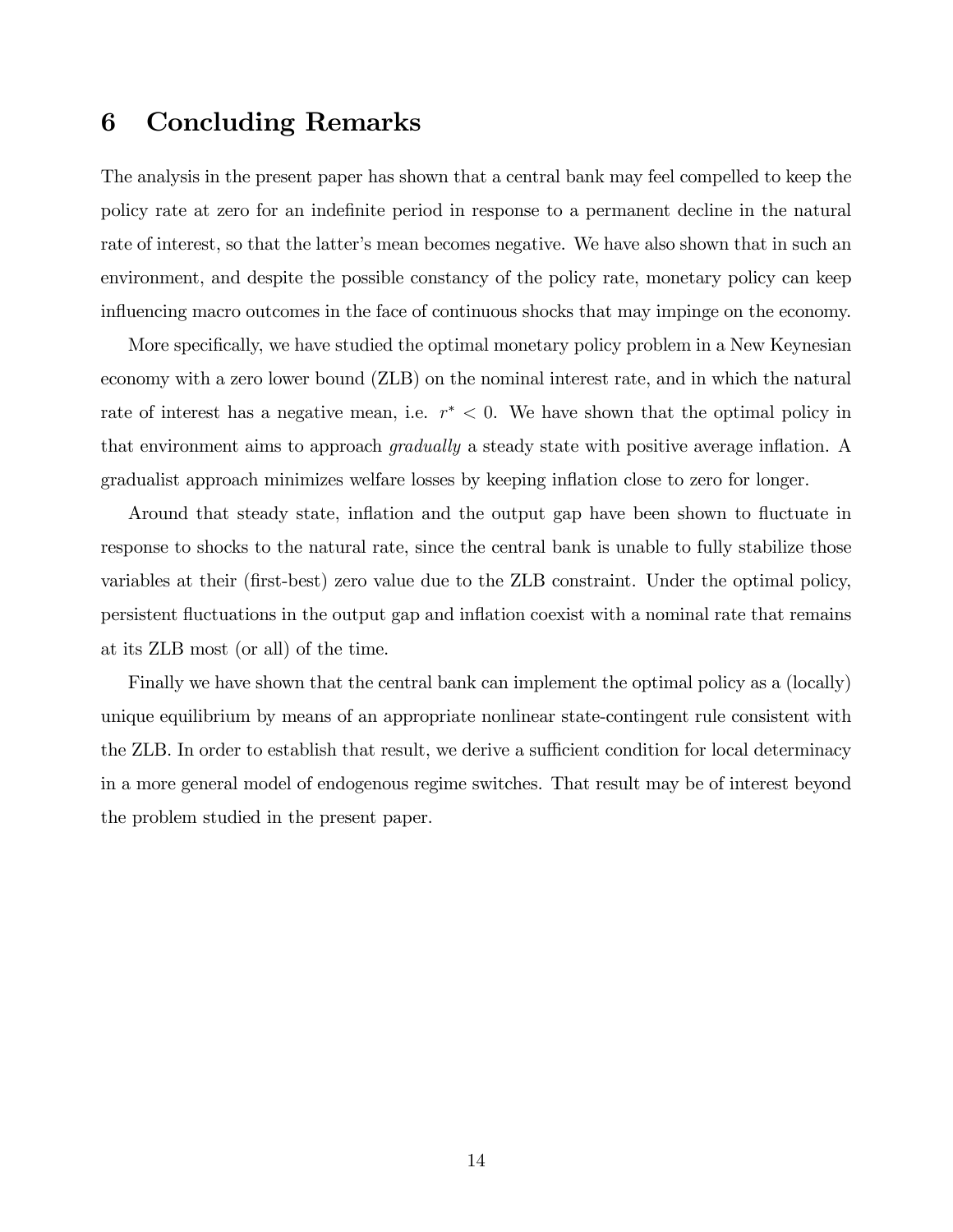#### REFERENCES

Adam, Klaus and Roberto Billi (2006): "Optimal Monetary Policy under Commitment with a Zero Bound on Nominal Interest Rates," Journal of Money, Credit and Banking 38, 1877-1905.

Andrade, Philippe, Jordi Galí, Hervé Le Bihan, and Julien Matheron (2020): "The Optimal Inflation Target and the Natural Rate of Interest," *Brookings Papers on Economic Activity*, Fall issue, 173-230

Andrade, Philippe, Jordi Galí, Hervé Le Bihan, and Julien Matheron (2021): "Should the ECB Adjust its Strategy in the Face of a Lower r\*?," Journal of Economic Dynamics and Control, Fall issue, 173-230

Bernanke, Ben S., Michael T. Kiley, and John M. Roberts (2019): "Monetary Policy Strategies for a Low Rate Environment," AEA Papers and Proceedings 109, 421-426.

Barthélemy, Jean and Magali Marx (2017): "Solving endogenous regime switching models," Journal of Economic Dynamics and Control 77, 1-25.

Barthélemy, Jean and Magali Marx (2019): "Monetary Policy Switching and Indeterminacy," Quantitative Economics 10, 353-385.

Billi, Roberto, Jordi Galí and Anton Nakov (2022): "Appendix to Optimal Monetary Policy with  $r^* < 0$ ," mimeo.

Brand, Claus, and Falk Mazelis (2019): "Taylor-rule consistent estimates of the natural rate of interest." ECB Working Paper no. 2257.

Calvo, Guillermo (1983): "Staggered Prices in a Utility Maximizing Framework," Journal of Monetary Economics, 12, 383-398.

Coibion, Olivier Yuriy Gorodnichenko, and Johannes Wieland (2012): "The Optimal Rate of Ináation in New Keynesian Models: Should Central Banks Raise their Ináation Target in Light of the Zero Lower Bound," Review of Economic Studies 20, 1-36.

Davig, Troy and Eric M. Leeper (2007): "Generalizing the Taylor Principle," American Economic Review 97, 607-635.

Del Negro, Marco, Domenico Giannone, Marc Giannoni and Andrea Tambalotti (2019): "Global trends in interest rates," Journal of International Economics 118, 248-262.

Eggertsson, Gauti, and Michael Woodford (2003): "The Zero Bound on Interest Rates and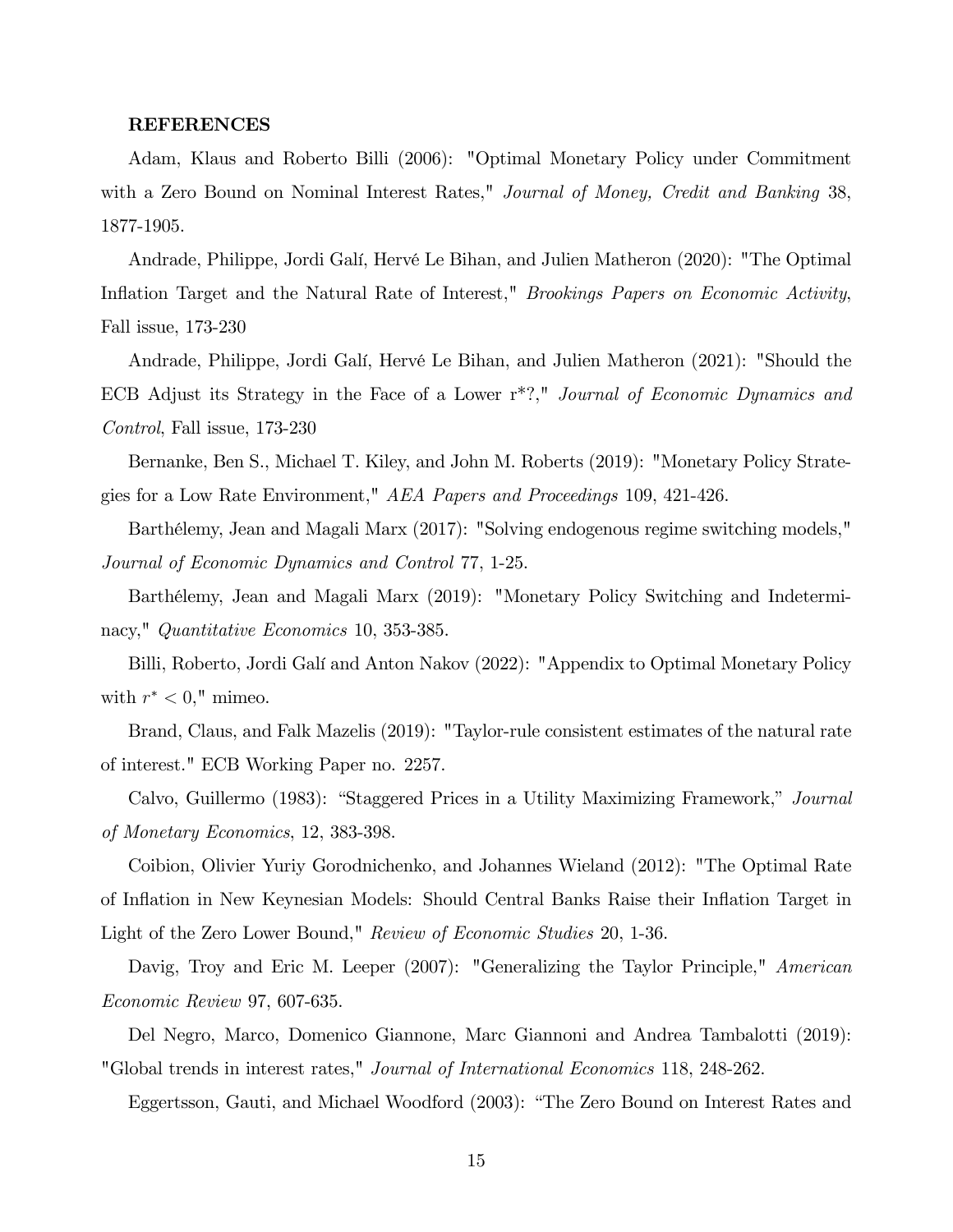Optimal Monetary Policy," *Brookings Papers on Economic Activity*, vol. 1, 139-211.

Eggertsson, Gauti, Neil R. Mehrotra and Jacob A. Robbins (2019): "A Model of Secular Stagnation: Theory and Quantitative Evaluation," American Economic Journal: Macroeconomics 11(1), 1-48.

Farmer, Roger E.A., Daniel F. Waggoner, and Tao Zha (2009): "Understanding Markov-Switching Rational Expectations Models," Journal of Economic Theory 144, 1849-1867.

Galí, Jordi (2015): Monetary Policy, Inflation and the Business Cycle. An Introduction to the New Keynesian Framework, Second edition, Princeton University Press (Princeton, NJ).

Galí, Jordi (2021): "Monetary Policy and Bubbles in a New Keynesian Model with Overlapping Generations," American Economic Journal: Macroeconomics 13(2), 121-167

Holston, Kathryn, Thomas Laubach and John C. Williams (2017): "Measuring the natural rate of interest: International trends and determinants," Journal of International Economics 108, S59-S75.

Kanzow, Christian and Stefania Petra (2004): "On a semismooth least squares formulation of complementarity problems with gap reduction,î Optimization Methods and Software, 19,  $507 - 525$ .

Jung, Taehun, Yuki Teranishi, and Tsutomo Watanabe, (2005): "Optimal Monetary Policy at the Zero Interest Rate Bound," Journal of Money, Credit and Banking 37 (5), 813-835.

Krugman, Paul (1998): "It's Baaaack: Japan's Slump and the Return of the Liquidity Trap," *Brookings Papers on Economic Activity*, vol. 2, 137-187.

Miranda, Mario J. and Paul L. Fackler (2002): Applied Computational Economics and Finance, MIT Press (Cambridge, MA)

Nakov, Anton (2008): "Optimal and Simple Monetary Policy Rules with a Zero Floor on the Nominal Interest Rate," International Journal of Central Banking vol 4(2), 73-127.

Summers, Lawrence H. (2015): "Have we Entered an Age of Secular Stagnation?" IMF Economic Review 63(1), 277-280.

Woodford, Michael (2003): Interest and Prices: Foundations of a Theory of Monetary Policy, Princeton University Press.(Princeton, New Jersey)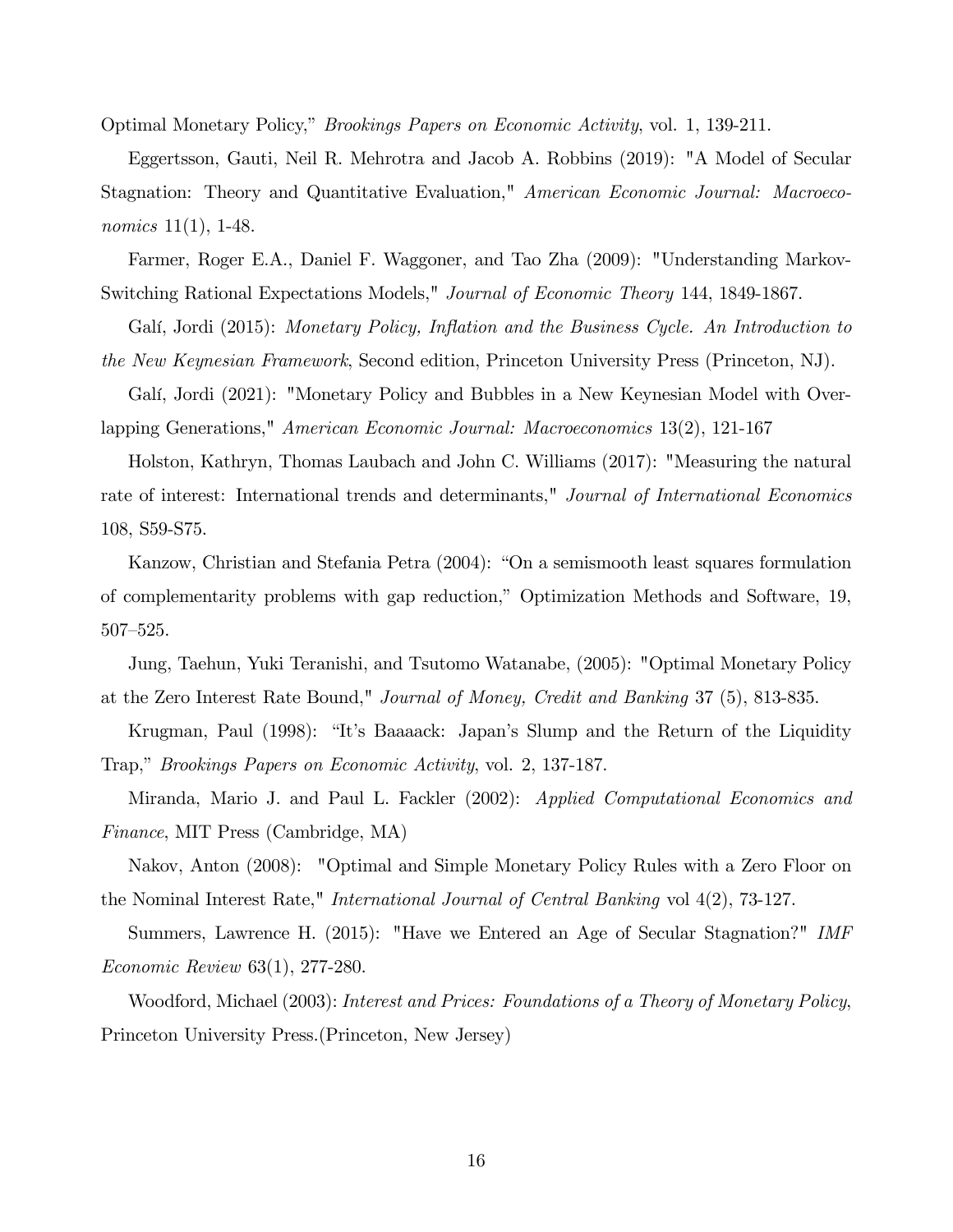# APPENDIX A: Solving for the local equilibrium dynamics under the optimal policy

We use the numerical algorithm for solving rational expectations models as implemented in the CompEcon toolkit of Miranda and Fackler (2002). In particular, we solve for the optimal policy x as a function of the state s, when equilibrium is governed by a system of the form

$$
f[s_t, x_t, E_t h(s_{t+1}, x_{t+1})] = \xi_t
$$

where s follows the state transition function

$$
s_{t+1} = g(s_t, x_t, \varepsilon_{t+1})
$$

and  $x_t$  and  $\xi_t$  in our case satisfy the following Kuhn-Tucker condition

$$
i_t \geq 0
$$
,  $\xi_{2t} \geq 0$ ,  $i_t > 0 \Rightarrow \xi_{2t} = 0$ .

The solution is obtained with the collocation method, which consists of approximating the expectation functions by linear combinations of known basis functions,  $\theta_j$ . The corresponding coefficients,  $c_j$ , are determined by requiring the approximating function to satisfy the equilibrium equations *exactly* at  $n$  collocation nodes:

$$
h[s, x(s)] \approx \sum_{j=1}^{n} c_j \theta_j(s)
$$

For a given value of the coefficient vector c, the equilibrium policies  $x_i$  are computed at the n collocation nodes  $s_i$  by solving a standard root-finding problem. The coefficient vector c is updated solving the n-dimensional linear system

$$
\sum_{j=1}^{n} c_j \theta_j (s_i) = h (s_i, x_i)
$$

The previous iterative procedure is repeated until the distance between successive values of c becomes sufficiently small. To approximate the expectation functions, we discretize the innovation to  $r_t^n$  using a K-node Gaussian quadrature scheme:

$$
Eh[s, x(s)] \approx \sum_{k=1}^{K} \sum_{j=1}^{n} \omega_k c_j \theta_j \left[ g\left(s_i, x, \varepsilon_k\right) \right]
$$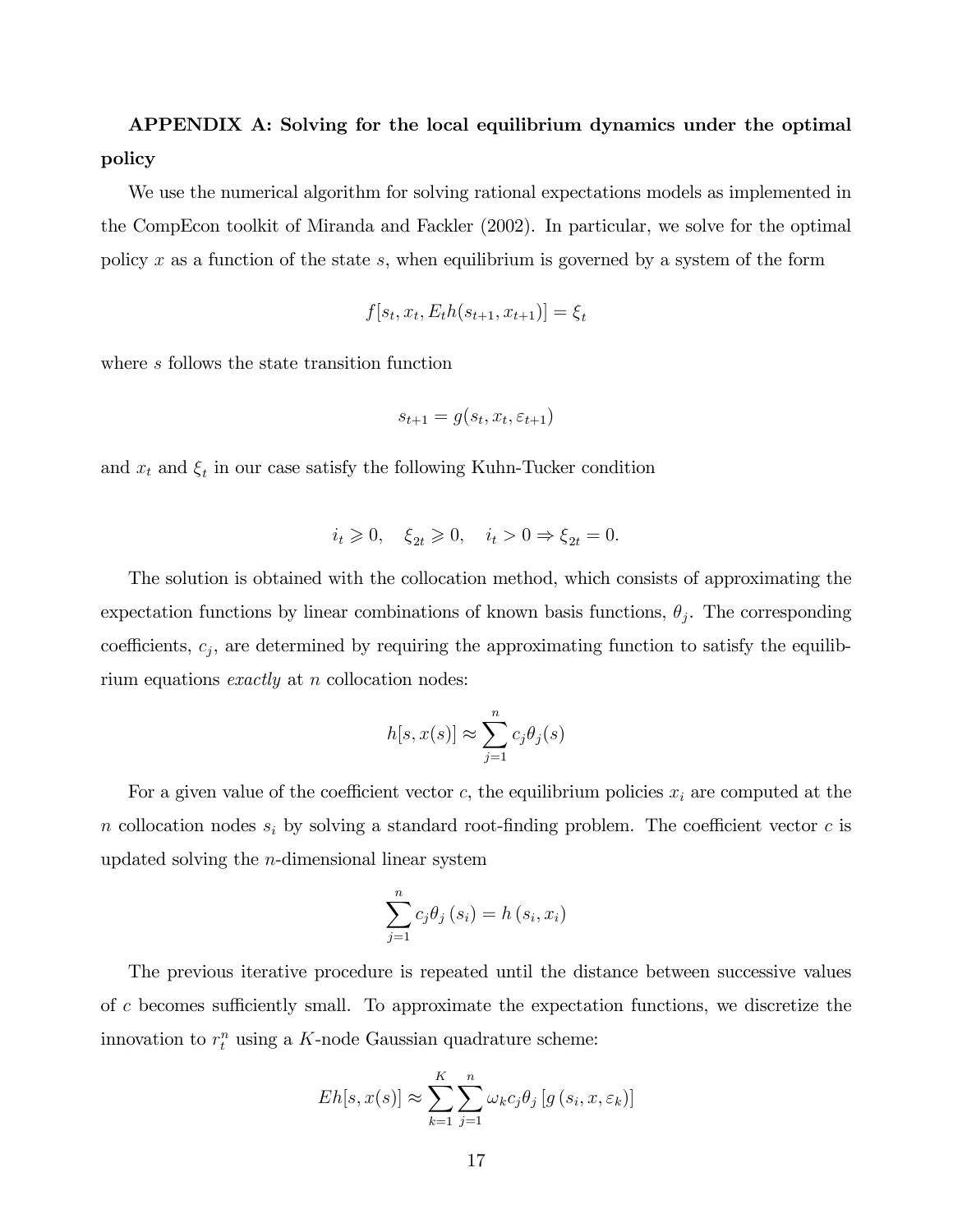where  $\varepsilon_k$  and  $\omega_k$  are Gaussian quadrature nodes and weights chosen so that the discrete distribution approximates the continuous univariate normal distribution  $N(0, \sigma^2)$ . We use linear splines on a uniform grid of 200 points for values of the natural rate of interest between  $-10$ percent and +10 percent, so that each point on the grid corresponds to 10 basis points.

### APPENDIX B: Proof of Theorem [sufficiency conditions for determinacy]

By the law of iterated expectations

$$
\mathbf{x}_{t} = \mathbf{A}_{t} \mathbb{E}_{t+T-1} \{ \mathbf{x}_{t+1} \}
$$

$$
= \mathbb{E}_{t} \{ \mathbf{A}_{t} \mathbf{A}_{t+1} \cdots \mathbf{A}_{t+T-1} \mathbf{x}_{t+T} \}
$$

Thus,

$$
\|\mathbf{x}_{t}\| = \|\mathbb{E}_{t}\{\mathbf{A}_{t}\mathbf{A}_{t+1}\cdots\mathbf{A}_{t+T-1}\mathbf{x}_{t+T}\}\|
$$
  
\n
$$
\leq \mathbb{E}_{t}\{\|\mathbf{A}_{t}\mathbf{A}_{t+1}\cdots\mathbf{A}_{t+T-1}\mathbf{x}_{t+T}\}\|\}
$$
  
\n
$$
\leq \mathbb{E}_{t}\{\|\mathbf{A}_{t}\mathbf{A}_{t+1}\cdots\mathbf{A}_{t+T-1}\|\|\mathbf{x}_{t+T}\|\}
$$
  
\n
$$
\leq \alpha^{T}\mathbb{E}_{t}\{\|\mathbf{x}_{t+T}\|\}
$$

where the last inequality uses the fact that

$$
||A_{i_1}A_{i_2}\cdots A_{i_T}|| \le ||A_{i_1}|| \, ||A_{i_2}|| \cdots ||A_{i_T}|| \le \alpha^T
$$

where  $A_i \in \mathcal{A}$ .

Accordingly,  $\alpha$  < 1 implies that  $\lim_{T\to+\infty} \mathbb{E}_t \{\|\mathbf{x}_{t+T}\|\} > M \|\mathbf{x}_t\|$  for any arbitrarily large  $M > 0$  and  $\mathbf{x}_t \neq 0$ . *QED*.

### APPENDIX C [A Counterexample]

Letting  $\mathbf{A} \equiv \mathbf{A}^{(1)} \mathbf{A}^{(2)} = \mathbf{A}^{(2)} \mathbf{A}^{(1)}$  we can write

$$
\mathbf{x}_t = \mathbf{A}^T \mathbb{E}_t \{ \mathbf{x}_{t+2T} \}
$$

Thus,

$$
\begin{array}{rcl} \|\mathbf{x}_t\| & \leq & \left\|\mathbf{A}^T\right\| \mathbb{E}_t \{ \|\mathbf{x}_{t+2T}\| \} \\ & = & \left\|\mathbf{A}\right\|^T \mathbb{E}_t \{ \|\mathbf{x}_{t+2T}\| \} \end{array}
$$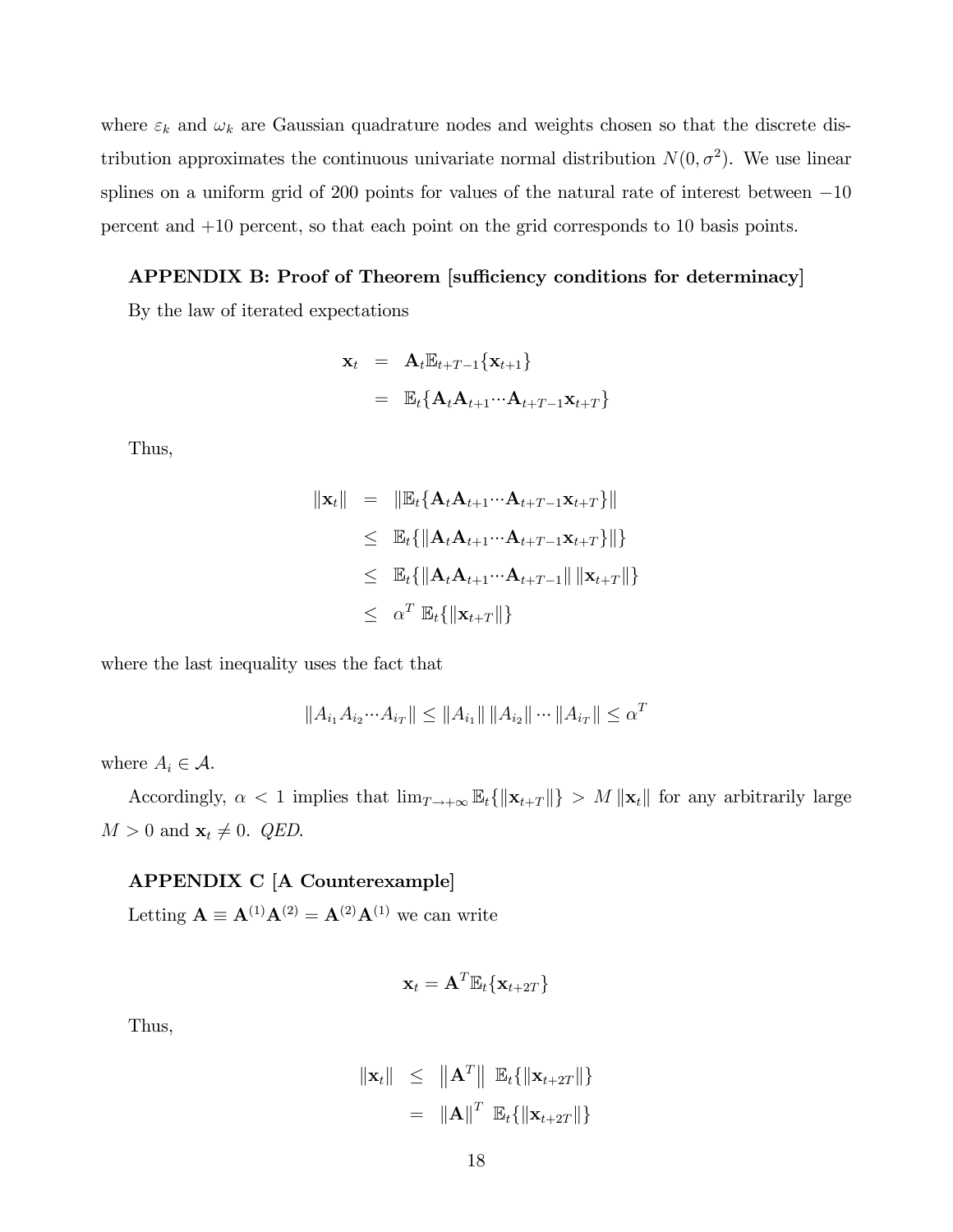In our numerical example  $\|\mathbf{A}\| = 0.55 < 1$ . Accordingly,

$$
\mathbb{E}_{t}\{\Vert \mathbf{x}_{t+2T}\Vert\} = 0.55^{-T} \left\Vert \mathbf{x}_{t}\right\Vert
$$

whichi implies  $\lim_{T\to+\infty} \mathbb{E}_t \{ ||\mathbf{x}_{t+T}|| \} > M ||\mathbf{x}_t||$  for any arbitrarily large  $M > 0$  and  $\mathbf{x}_t \neq 0$ . QED.

#### APPENDIX D [Eigenvalue vs. Norm Criteria]

Let **A** be a nonsingular matrix with  $||A|| < 1$ . Thus,  $0 < x'A'Ax < 1$  for all **x** such that  $\|\mathbf{x}\| = 1$ . Let Q be the matrix of (orthonormal) eigenvectors of  $\mathbf{A}'\mathbf{A}$  and let  $\Upsilon$  be the corresponding (diagonal) matrix with (real) eigenvalues on its diagonal. Thus,  $A'AQ = Q\Upsilon$ with  $\mathbf{Q}'\mathbf{Q} = \mathbf{I}$ . Hence  $\mathbf{Q}'\mathbf{A}'\mathbf{A}\mathbf{Q} = \Upsilon$ , with all diagonal elements of  $\Upsilon$  between zero and one. Thus we can write  $\mathbf{A}'\mathbf{A} = \mathbf{Q}\Upsilon\mathbf{Q}'$  or, equivalently,  $\mathbf{A}'\mathbf{Q}\mathbf{Q}'\mathbf{A} = (\mathbf{Q}\Upsilon^{\frac{1}{2}})(\Upsilon^{\frac{1}{2}}\mathbf{Q}')$  implying  $\mathbf{A}'\mathbf{Q} =$  $\mathbf{Q}\Upsilon^{\frac{1}{2}}$ . Thus the eigenvalues of  $\mathbf{A}'$  (and, hence, of  $\mathbf{A}$ , since both share the same characteristic polynomial) are given by the diagonal elements of  $\Upsilon^{\frac{1}{2}}$  and are thus real and between zero and one. This is precisely the condition for determinacy in a single regime model.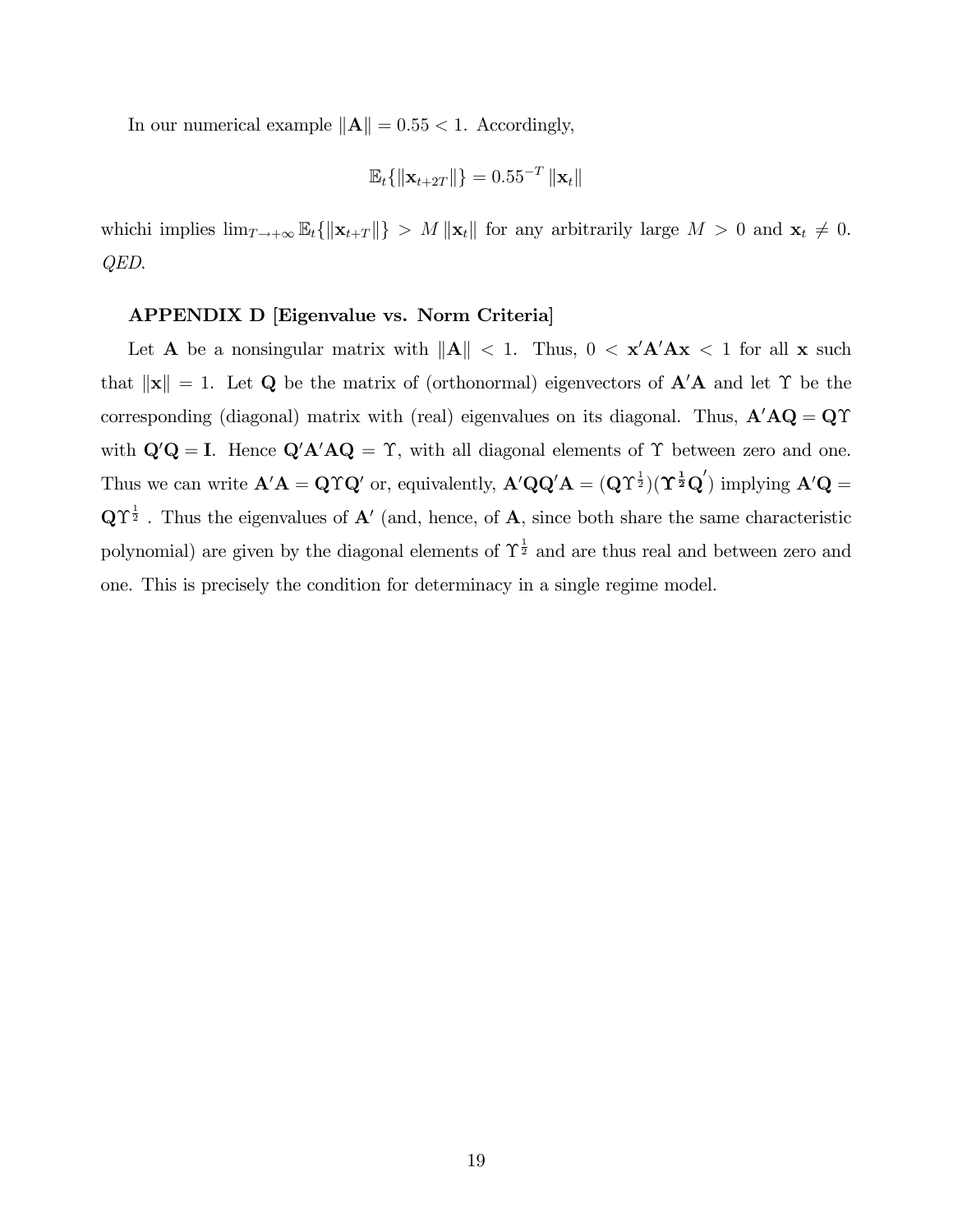

Figure 1: Transitional dynamics under the optimal monetary policy. Percent deviations from steady state in annualized terms.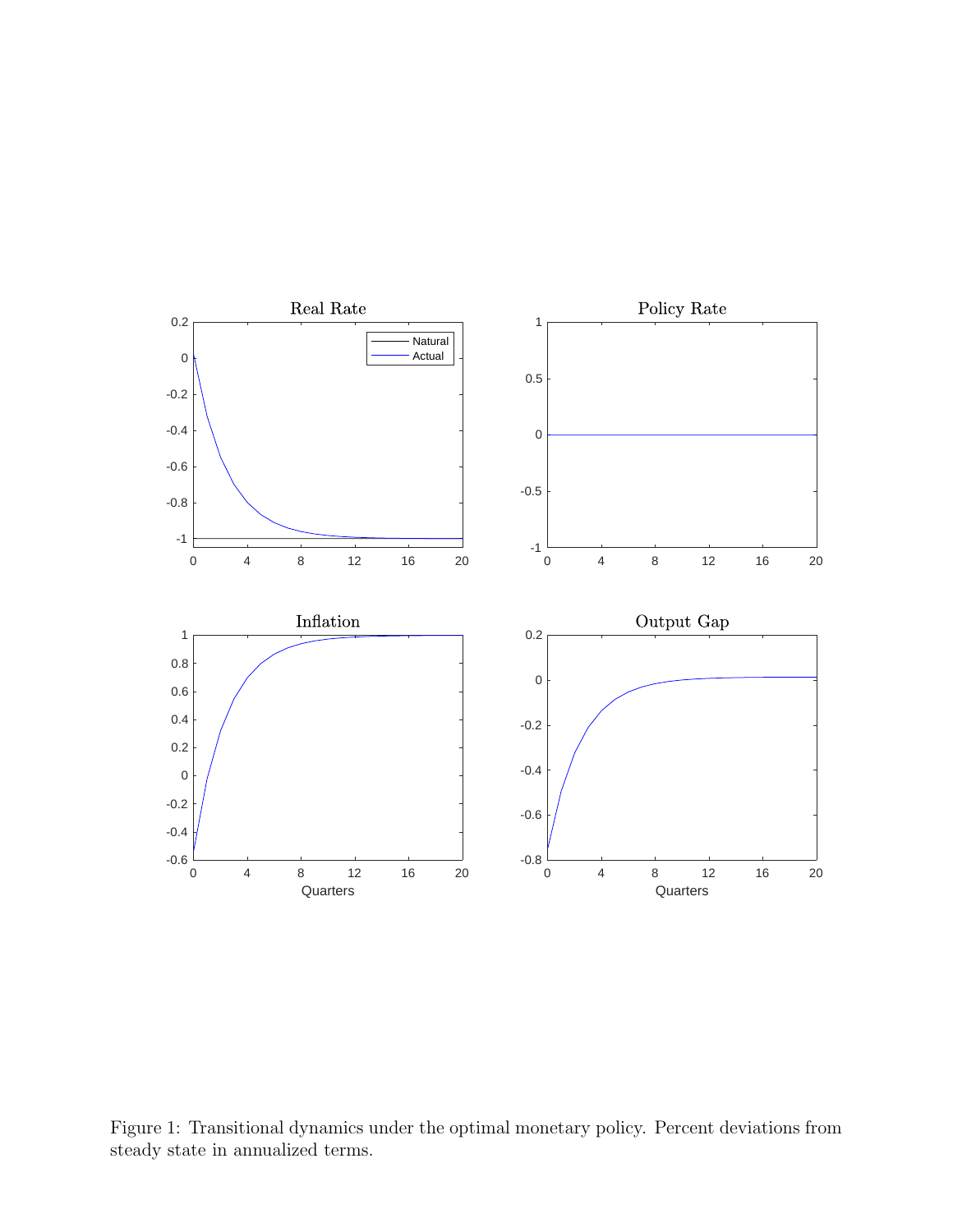

Figure 2: Aggregate fluctuations under the optimal monetary policy with baseline calibration. Percent deviations from steady state in annualized terms.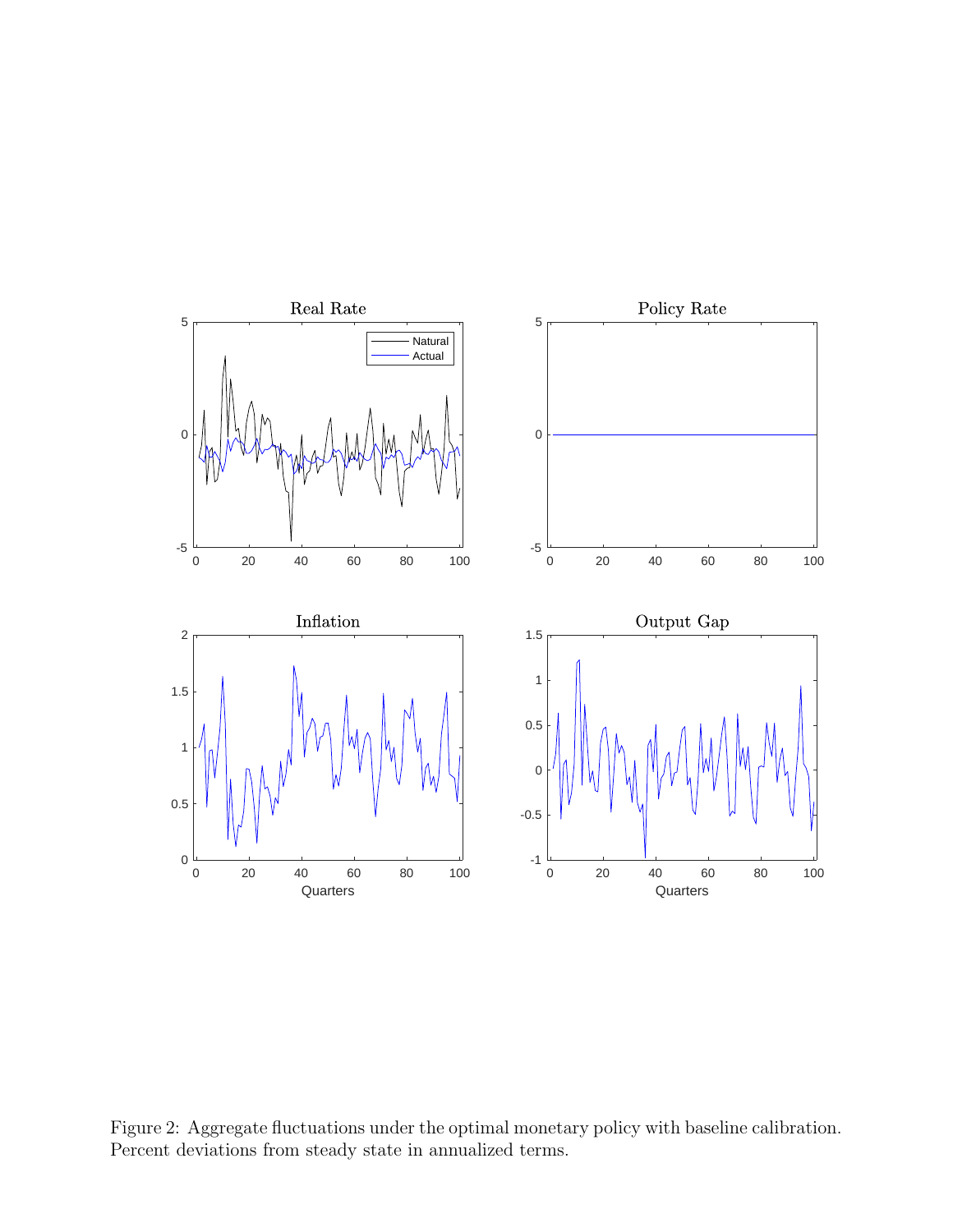

Figure 3: Aggregate fluctuations under the optimal monetary policy with higher shock volatility. Percent deviations from steady state in annualized terms.